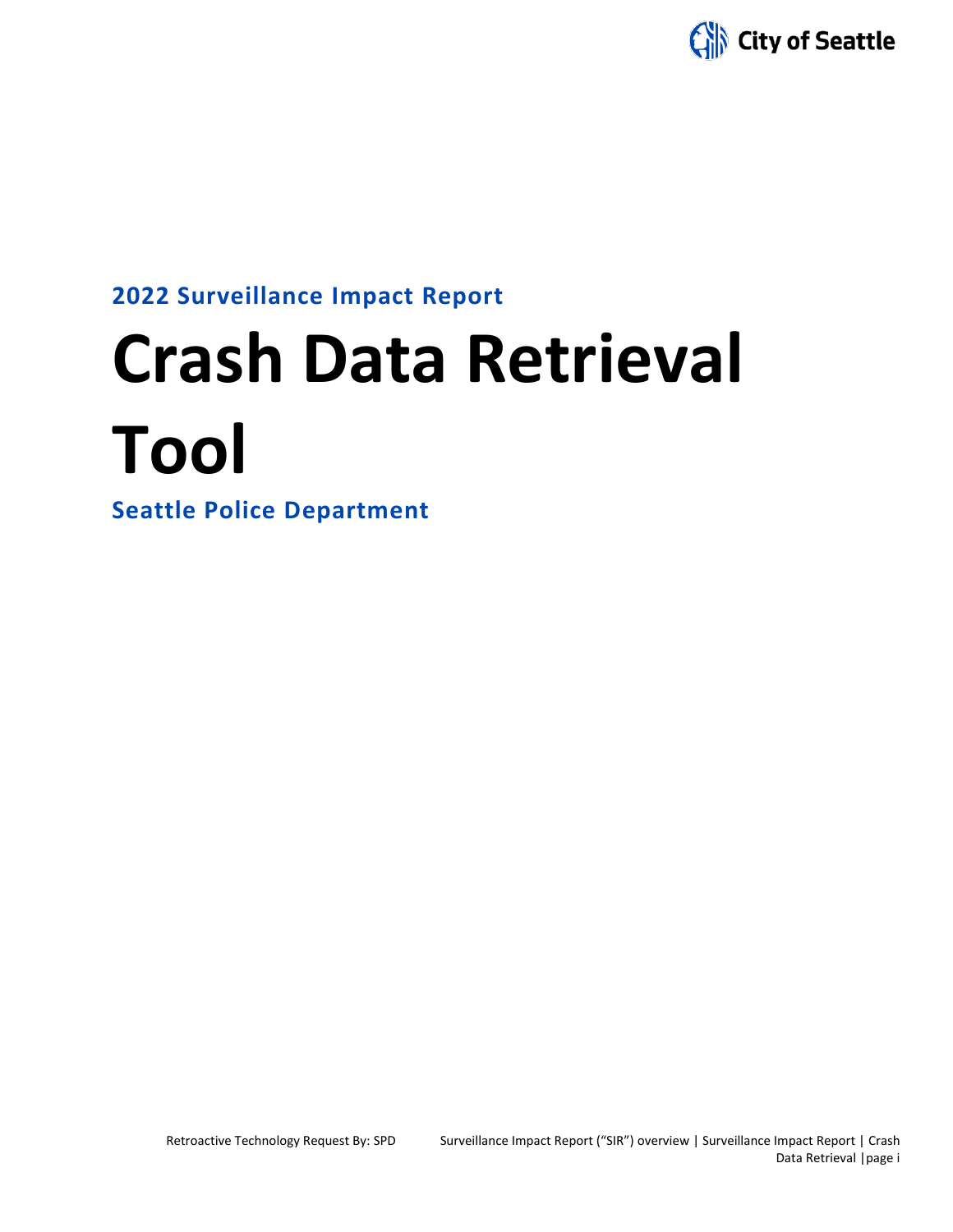

# **Surveillance Impact Report ("SIR") overview**

# **About the Surveillance Ordinance**

The Seattle City Council passed Ordinance [125376,](http://seattle.legistar.com/LegislationDetail.aspx?ID=2981172&GUID=0B2FEFC0-822F-4907-9409-E318537E5330&Options=Advanced&Search=) also referred to as the "Surveillance Ordinance," on September 1, 2017. SMC 14.18.020.b.1 charges the City's executive with developing a process to identify surveillance technologies subject to the ordinance. Seattle IT, on behalf of the executive, developed and implemented a process through which a privacy and surveillance review is completed prior to the acquisition of new technologies. This requirement, and the criteria used in the review process, are documented in Seattle IT [Policy PR-02,](https://seattlegov.sharepoint.com/sites/IT-CDR/Operating_Docs/PR-02SurveillancePolicy.pdf) the "Surveillance Policy".

# **How this Document is Completed**

This document is completed by the requesting department staff, support and coordinated by the Seattle Information Technology Department ("Seattle IT"). As Seattle IT and department staff complete the document, they should keep the following in mind.

- 1. Responses to questions should be in the text or check boxes only; all other information (questions, descriptions, etc.) Should **not** be edited by the department staff completing this document.
- 2. All content in this report will be available externally to the public. With this in mind, avoid using acronyms, slang, or other terms which may not be well-known to external audiences. Additionally, responses should be written using principally non-technical language to ensure they are accessible to audiences unfamiliar with the topic.

# **Surveillance Ordinance Review Process**

The following is a high-level outline of the complete SIR review process.

| <b>Upcoming</b><br>for Review                                                                                                               | <b>Initial Draft</b>                                                 | Open<br>Comment<br>Period                                                                                                                                                                                                   | <b>Final Draft</b>                                                                                                                                                  | <b>Working</b><br>Group                                                                                                                                                                                                                  | Council<br><b>Review</b>                                                                              |
|---------------------------------------------------------------------------------------------------------------------------------------------|----------------------------------------------------------------------|-----------------------------------------------------------------------------------------------------------------------------------------------------------------------------------------------------------------------------|---------------------------------------------------------------------------------------------------------------------------------------------------------------------|------------------------------------------------------------------------------------------------------------------------------------------------------------------------------------------------------------------------------------------|-------------------------------------------------------------------------------------------------------|
| The technology is<br>upcoming for<br>review, but the<br>department has<br>not begun drafting<br>the surveillance<br>impact report<br>(SIR). | Work on the initial<br>draft of the SIR is<br>currently<br>underway. | The initial draft of<br>the SIR and<br>supporting<br>materials have<br>been released for<br>public review and<br>comment. During<br>this time, one or<br>more public<br>meetings will take<br>place to solicit<br>feedback. | During this stage<br>the SIR, including<br>collection of all<br>public comments<br>related to the<br>specific<br>technology, is<br>being compiled<br>and finalized. | The surveillance<br>advisory working<br>group will review<br>each SIR's final<br>draft and<br>complete a civil<br>liberties and<br>privacy<br>assessment, which<br>will then be<br>included with the<br>SIR and submitted<br>to Council. | City Council will<br>decide on the use<br>of the surveillance<br>technology, by full<br>Council vote. |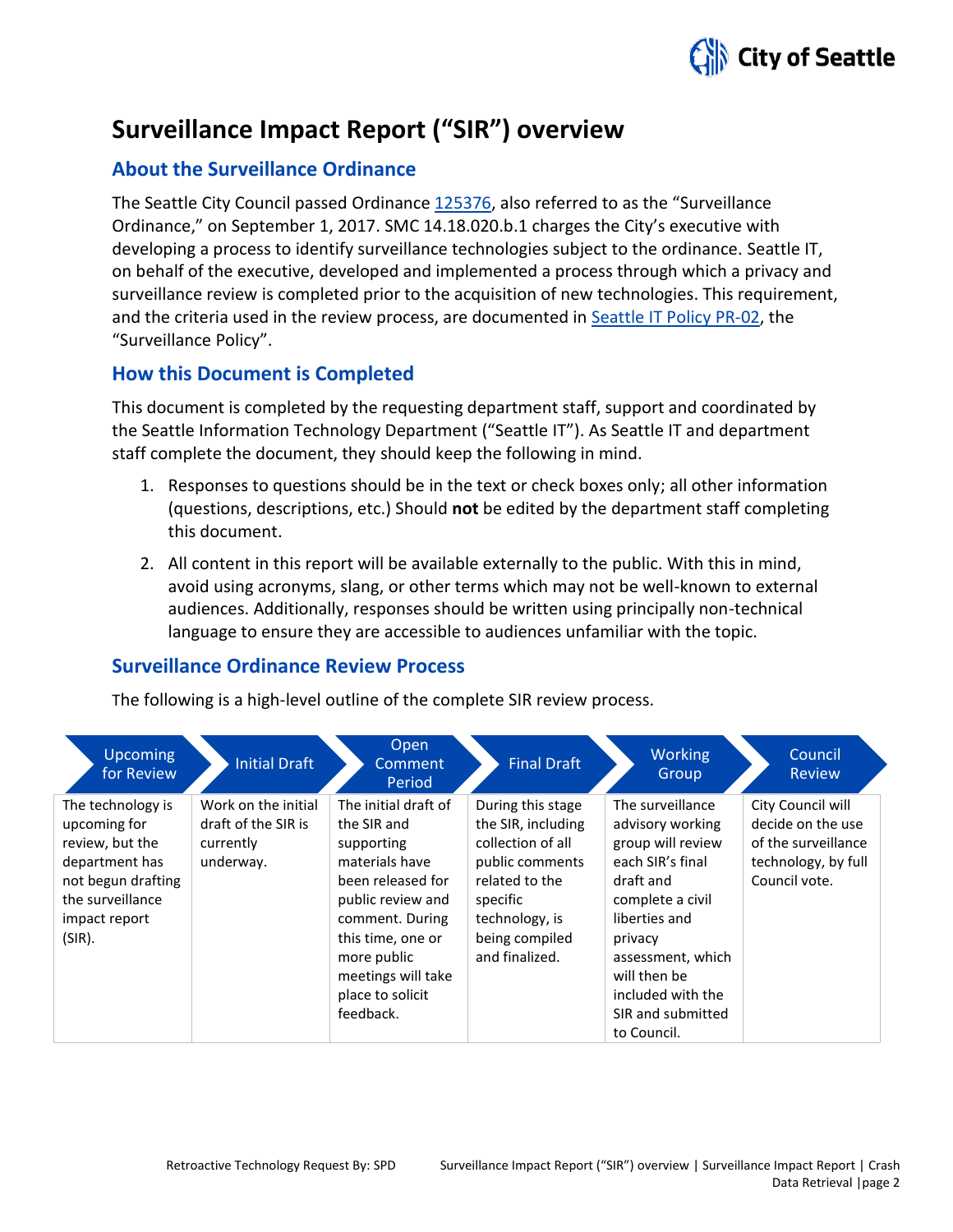

# **Privacy Impact Assessment**

# **Purpose**

A Privacy Impact Assessment ("PIA") is a method for collecting and documenting detailed information collected in order to conduct an in-depth privacy review of a program or project. A PIA asks questions about the collection, use, sharing, security and access controls for data that is gathered using a technology or program. It also requests information about policies, training and documentation that govern use of the technology. The PIA responses are used to determine privacy risks associated with a project and mitigations that may reduce some or all of those risks. In the interests of transparency about data collection and management, the City of Seattle has committed to publishing all PIAs on an outward facing website for public access.

# **When is a Privacy Impact Assessment Required?**

A PIA may be required in two circumstances.

- 1. When a project, technology, or other review has been flagged as having a high privacy risk.
- 2. When a technology is required to complete the surveillance impact report process. This is one deliverable that comprises the report.

# **1.0 Abstract**

# **1.1 Please provide a brief description (one paragraph) of the purpose and proposed use of the project/technology.**

Crash Data Retrieval (CDR) tools are important technology used to aid investigators in the reconstruction of traffic collisions. Nearly all passenger vehicles (cars, light trucks, SUVs, etc.) sold in the US since 2013 has an onboard Event Data Recorder (EDR) which automatically records important technical information during a critical event such as a collision. These EDR units only record information when certain events such as when airbags deploy or when sensors detect a collision and do not have interfaces which display the information.

# **1.2 Explain the reason the project/technology is being created or updated and why the PIA is required.**

SPD utilizes Crash Data Retrieval (CDR) tools in the reconstruction of traffic collisions. These tools allow investigators access to information recorded by vehicles around the time of critical events that are associated with vehicle collisions. Some of the data recorded by the vehicle EDRs could potentially contain private information about members of the public.

# **2.0 Project / Technology Overview**

Provide an overview of the project or technology. The overview gives the context and background necessary to understand the purpose, mission and justification for the project / technology proposed.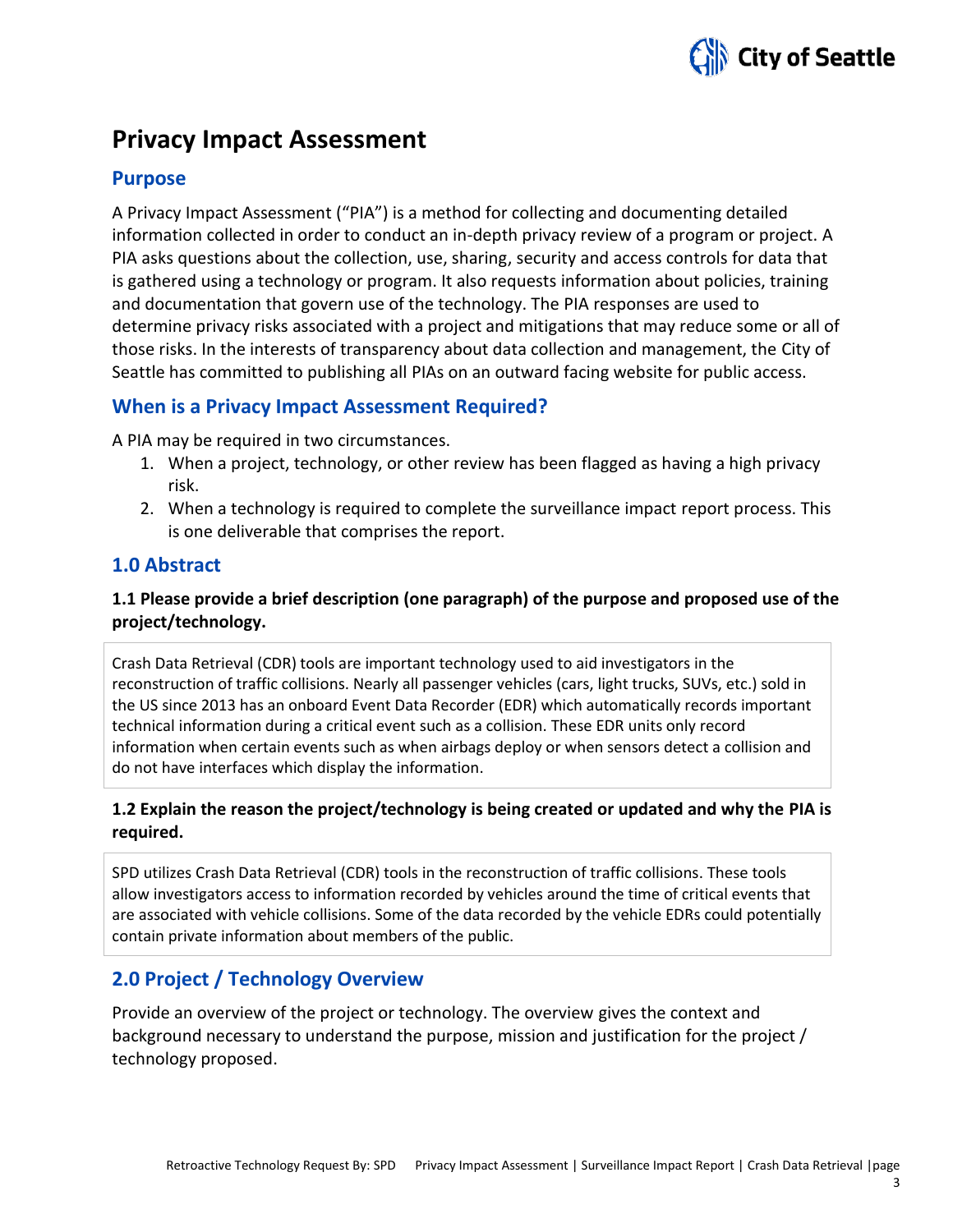

#### **2.1 Describe the benefits of the project/technology.**

Crash Data Retrieval (CDR) tools are important technology used to aid investigators in the reconstruction of traffic collisions. Nearly all passenger vehicles (cars, light trucks, SUVs, etc.) sold in the US since 2013 has an onboard Event Data Recorder (EDR) which automatically records important technical information during a critical event such as a collision. These EDR units only record information when certain events occur, such as when airbags deploy or when sensors detect a collision, and do not have interfaces which display the information. Comprehensive investigation of traffic collisions is necessary to determine the specific circumstances involved in these events. Though EDR technology is integrated into nearly all cars, trucks, and SUVs sold in the USA since 2013, there are no on-board interfaces to display the information stored in these "black boxes." The CDR technology utilized by SPD is required to download and view any data recorded by the EDR units.

#### **2.2 Provide any data or research demonstrating anticipated benefits.**

In as early as 1997, the National Transportation Safety Board (NTSB) began recommending EDRs be installed in new motor vehicles as they are a valuable tool to understand vehicle crashes and can be used to improve vehicle safety. CDR reports have been admissible as evidence in civil and criminal court cases dating to the early 2000s. Information stored in EDRs can determine the severity of an impact, verify seat-belt usage, assess pre-crash vehicle speed, and driver input such as throttle position and steering input.

#### **2.3 Describe the technology involved.**

The Crash Data Retrieval (CDR) tools used by SPD consist of hardware and software components. The hardware interface modules and associated cables and adapters are vehicle make and model dependent and connect either to a vehicle's on-board diagnostics port or directly to the module containing the EDR. These hardware interface modules connect to a computer workstation running the CDR vendor software which translates the raw EDR data into a PDF format readable report.

#### **2.4 Describe how the project or use of technology relates to the department's mission.**

The mission of the Seattle Police Department is to prevent crime, enforce the law, and support quality public safety by delivering respectful, professional, and dependable police services. SPD's department priorities include the use of best practices that include officer safety guidelines and performancebased accountability to provide progressive and responsive police services to crime victims, witnesses, and all members of the community, and to structure the organization to support the SPD mission and field a well-trained sworn and non-sworn workforce that uses technology, training, equipment, and research strategically and effectively. The use of Crash Data Retrieval (CDR) tools assists in the collecting of evidence related to the investigation and recreation of traffic collisions.

#### **2.5 Who will be involved with the deployment and use of the project / technology?**

The Traffic Collision Investigation Squad (TCIS) is a detective unit responsible for scene response and investigative follow-up for collisions involving vehicles, bicycles, pedestrians, boats, trains, light rail vehicles, and aircraft. Only TCIS sworn investigators utilize the Crash Data Retrieval (CDR) tools.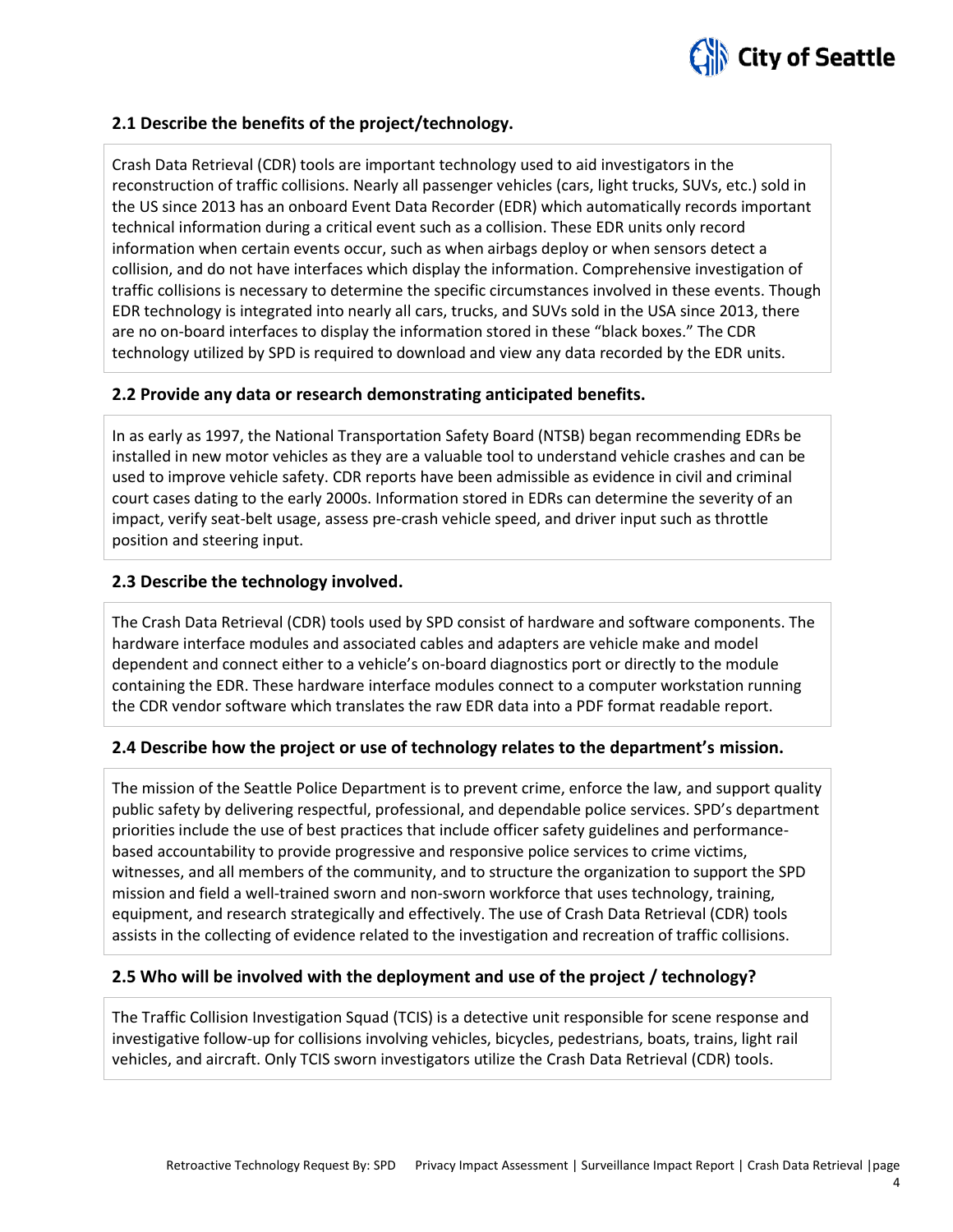

# **3.0 Use Governance**

Provide an outline of any rules that will govern the use of the project / technology. Please note: non-City entities contracting with the City are bound by restrictions specified in the surveillance ordinance and privacy principles and must provide written procedures for how the entity will comply with any restrictions identified.

#### **3.1 Describe the processes that are required prior to each use, or access to/ of the project / technology, such as a notification, or check-in, check-out of equipment.**

The Traffic Collision Investigation Squad (TCIS) is a detective unit responsible for scene response and investigative follow-up for collisions involving vehicles, bicycles, pedestrians, boats, trains, light rail vehicles, and aircraft. Only TCIS sworn investigators utilize the Crash Data Retrieval (CDR) tools. TCIS investigates collisions involving specific circumstances such as the death of any person, lifethreatening injuries, hit and run collisions, collisions involving substantial bodily injury where it appears a driver was negligent or under the influence of alcohol and or other drugs, vehicular homicide, felony eluding, felony DUI, and other vehicular crimes. The Crash Data Retrieval (CDR) tools are utilized only after legal standards of consent and/or court-issued warrant have been met, as required by the Washington Privacy Act, [Chapt. 9.73 RCW.](http://app.leg.wa.gov/rcw/default.aspx?cite=9.73)

# **3.2 List the legal standards or conditions, if any, that must be met before the project / technology is used.**

The Crash Data Retrieval (CDR) tools are utilized only after legal standards of consent and/or courtissued warrant have been met, as required by the Washington Privacy Act, [Chapt. 9.73 RCW.](http://app.leg.wa.gov/rcw/default.aspx?cite=9.73)

# **3.3 Describe the policies and training required of all personnel operating the project / technology, and who has access to ensure compliance with use and management policies.**

Supervisors and commanding officers are responsible for ensuring compliance with policies.

There is a 16+ hour System Operators Course required prior to use of the Crash Data Retrieval (CDR) tools and then annual training on analysis and updates of the data.

All SPD employees must adhere to laws, City policy, and Department Policy [\(SPD Policy 5.001\)](http://www.seattle.gov/police-manual/title-5---employee-conduct/5001---standards-and-duties), and any employees suspected of being in violation of laws or policy or other misconduct are subject to discipline, as outlined in [SPD Policy 5.002.](http://www.seattle.gov/police-manual/title-5---employee-conduct/5002---responsibilities-of-employees-concerning-alleged-policy-violations)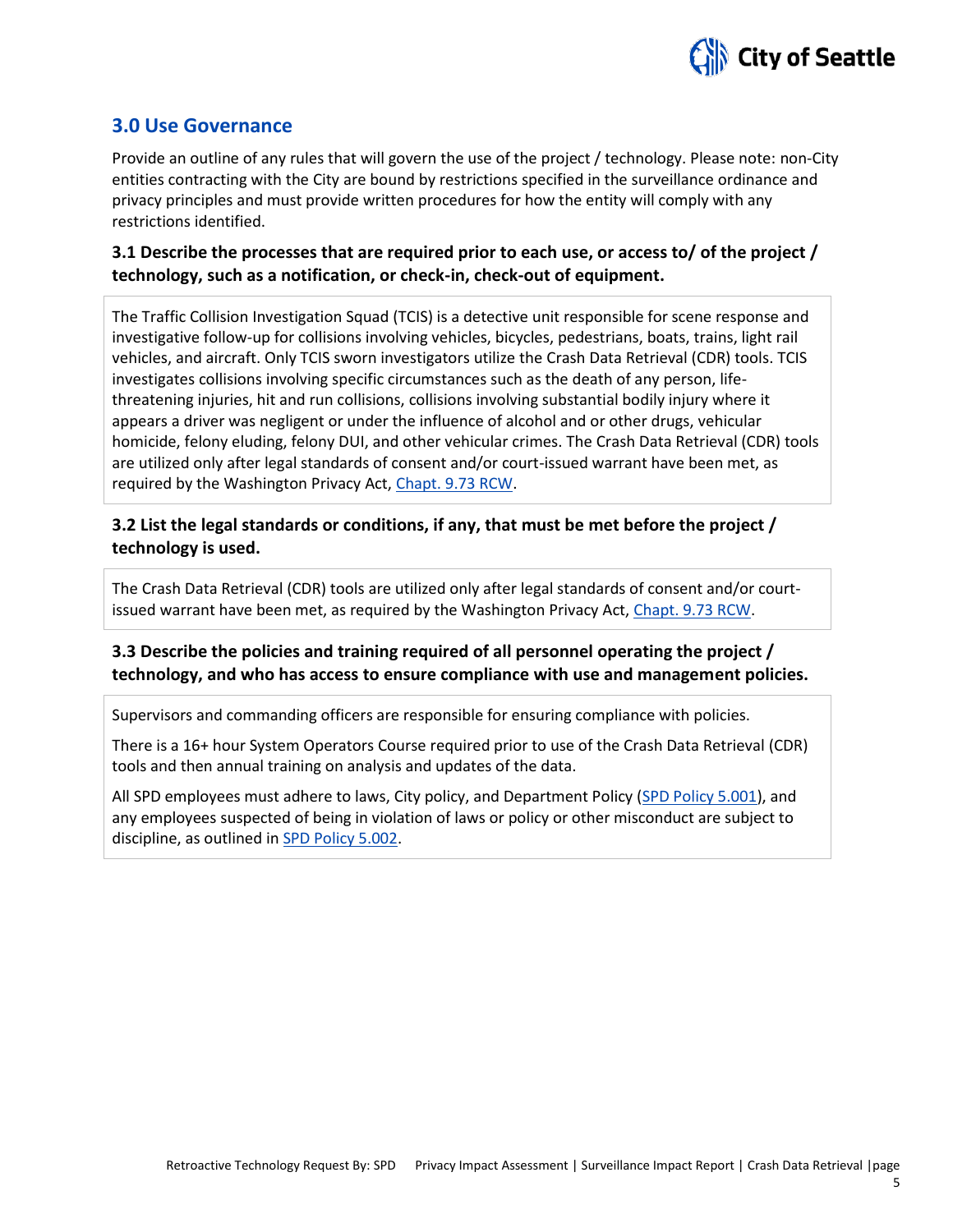

# **4.0 Data Collection and Use**

# **4.1 Provide details about what information is being collected from sources other than an individual, including other IT systems, systems of record, commercial data aggregators, publicly available data and/or other City departments.**

CDR tools collect information stored in vehicle EDR units. These tools are utilized only after legal standards of consent and/or court-issued warrant have been met in the investigation of a traffic collision.

#### **4.2 What measures are in place to minimize inadvertent or improper collection of data?**

The Crash Data Retrieval (CDR) tools are utilized only after legal standards of consent and/or court-issued warrant have been met, as required by the Washington Privacy Act, [Chapt. 9.73 RCW.](http://app.leg.wa.gov/rcw/default.aspx?cite=9.73)

#### **4.3 How and when will the project / technology be deployed or used? By whom? Who will determine when the project / technology is deployed and used?**

Only TCIS sworn investigators utilize the Crash Data Retrieval (CDR) tools, and then only once appropriate consent and/or a court issued warrant has been obtained.

#### **4.4 How often will the technology be in operation?**

As necessary to complete investigations of traffic collisions.

#### **4.5 What is the permanence of the installation? Is it installed permanently, or temporarily?**

The equipment is temporarily connected to collision vehicles or the vehicle EDR unit.

# **4.6 Is a physical object collecting data or images visible to the public? What are the markings to indicate that it is in use? What signage is used to determine department ownership and contact information?**

Yes. The equipment has manufacturer and model badges. This is small desktop equipment used by SPD personnel.

#### **4.7 How will data that is collected be accessed and by whom?**

Only TCIS sworn investigators utilize the Crash Data Retrieval (CDR) tools, and then only once appropriate consent and/or a court issued warrant has been obtained. The CDR tools used by SPD consist of hardware and software components. The hardware interface modules and associated cables and adapters are vehicle make and model dependent and physically connect either to a vehicle's on-board diagnostics port or directly to the module containing the EDR. These hardware interface modules connect to a computer workstation running the CDR vendor software which translates the raw EDR data into a PDF format readable report.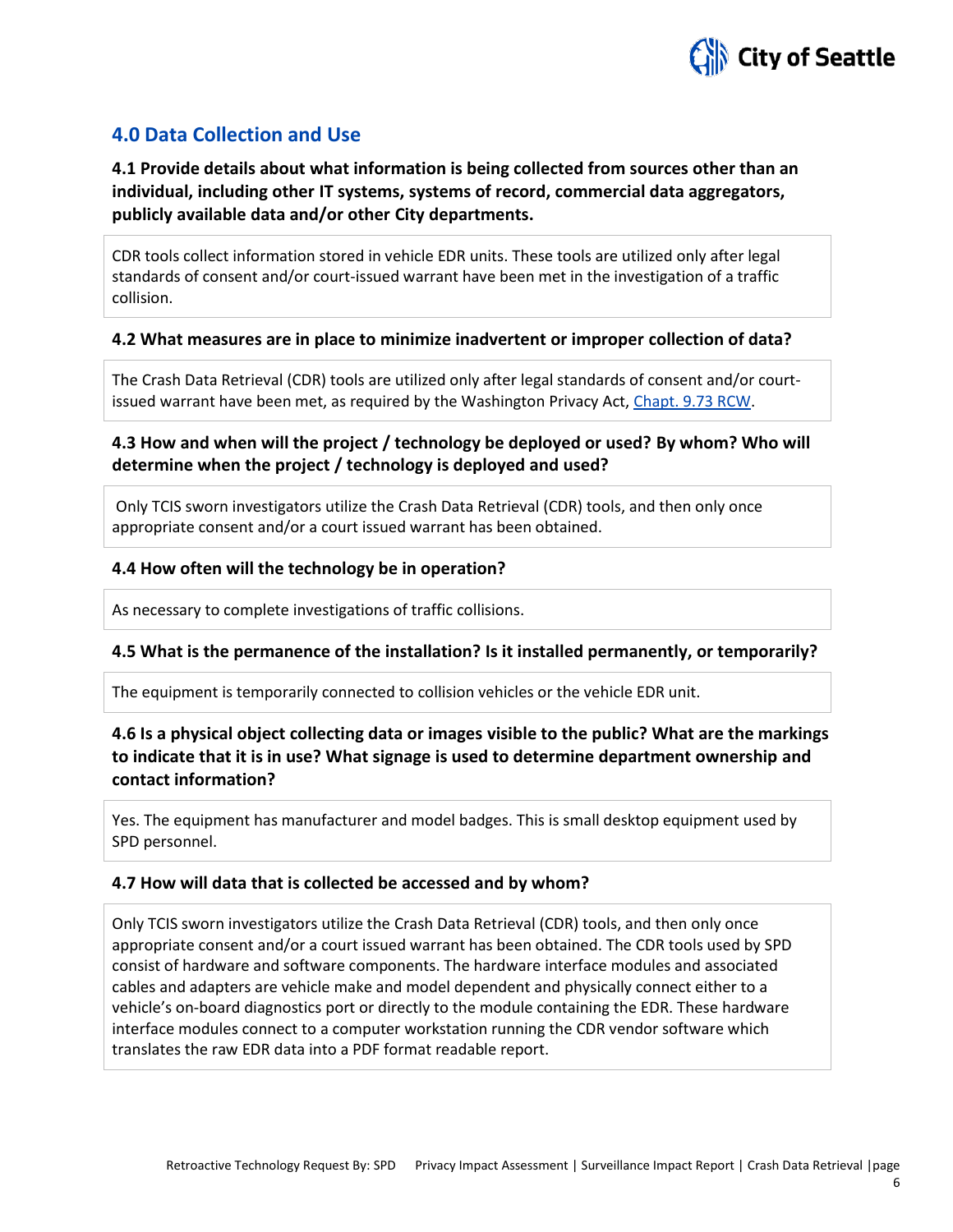

## **4.8 If operated or used by another entity on behalf of the City, provide details about access, and applicable protocols.**

#### **4.9 What are acceptable reasons for access to the equipment and/or data collected?**

Only TCIS sworn investigators utilize the Crash Data Retrieval (CDR) tools. TCIS investigates collisions involving specific circumstances such as the death of any person, life-threatening injuries, hit and run collisions, collisions involving substantial bodily injury where it appears a driver was negligent or under the influence of alcohol and or other drugs, vehicular homicide, felony eluding, felony DUI, and other vehicular crimes. The CDR tools are utilized only after legal standards of consent and/or court-issued warrant have been met, as required by the Washington Privacy Act, [Chapt. 9.73 RCW.](http://app.leg.wa.gov/rcw/default.aspx?cite=9.73)

# **4.10 What safeguards are in place, for protecting data from unauthorized access (encryption, access control mechanisms, etc.) And to provide an audit trail (viewer logging, modification logging, etc.)?**

This equipment is physically housed inside locked SPD facilities. The CDR software is locally installed on select SPD workstations in the TCIS unit within the SPD network firewall. These workstations are accessible only with Multi-Factor Authentication (MFA) Active Directory authentication. The hardware interface modules physically connect to the computer workstation running the CDR vendor software which translates the raw EDR data into a PDF format readable report. These PDF reports are then uploaded into the Evidence.com evidence system.

# **5.0 Data Storage, Retention and Deletion**

#### **5.1 How will data be securely stored?**

The PDF reports created by the CDR software are uploaded into the Evidence.com evidence system.

#### **5.2 How will the owner allow for departmental and other entities, to audit for compliance with legal deletion requirements?**

These records are available to any auditor, including the Office of Inspector General and federal monitor.

#### **5.3 What measures will be used to destroy improperly collected data?**

The scope of CDR tools usage authorization is outlined in consent and court-ordered warrants. Any data that is collected outside the established scope is purged by the investigating detective.

[SPD Policy 7.010](http://www.seattle.gov/police-manual/title-7---evidence-and-property/7010---submitting-evidence) governs the submission of evidence and requires that all collected evidence be documented in a General Offense Report. Evidence is submitted to the Evidence Unit and associated with a specific GO Number and investigation.

All information must be gathered and recorded in a manner that is consistent wit[h SPD Policy 6.060,](http://www.seattle.gov/police-manual/title-6---arrests-search-and-seizure/6060---collection-of-information-for-law-enforcement-purposes) such that it does not reasonably infringe upon "individual rights, liberties, and freedoms secured by the Constitution of the United States and of the State of Washington, including, among others, the freedom of speech, press, association and assembly; liberty of conscience; the exercise of religion; and the right to petition government for redress of grievances; or violate an individual's right to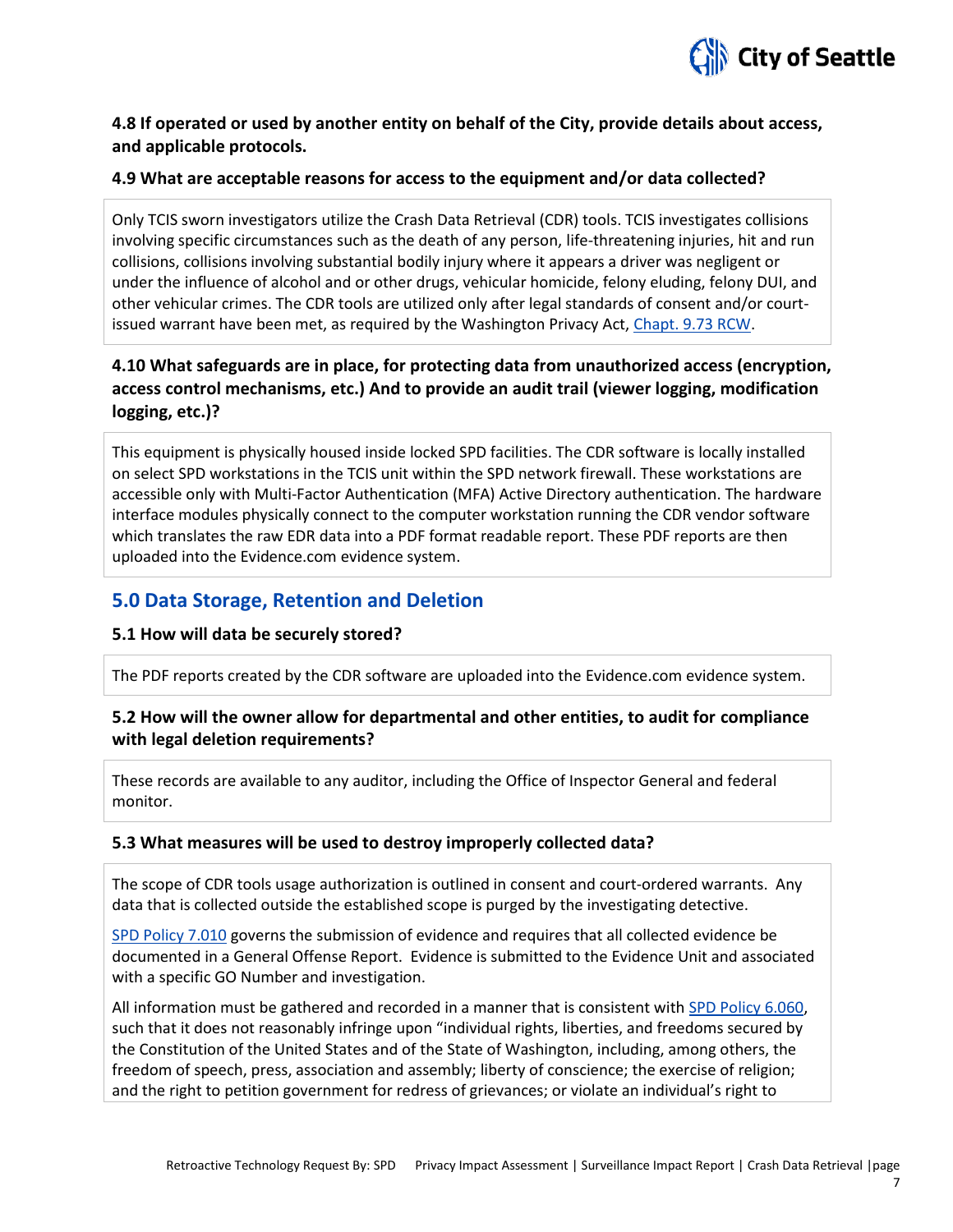

privacy."

All SPD employees must adhere to laws, City policy, and Department Policy [\(SPD Policy 5.001\)](http://www.seattle.gov/police-manual/title-5---employee-conduct/5001---standards-and-duties), and any employees suspected of being in violation of laws or policy or other misconduct are subject to discipline, as outlined in [SPD Policy 5.002.](http://www.seattle.gov/police-manual/title-5---employee-conduct/5002---responsibilities-of-employees-concerning-alleged-policy-violations)

# **5.4 Which specific departmental unit or individual is responsible for ensuring compliance with data retention requirements?**

Unit supervisors are responsible for ensuring compliance with data retention requirements within SPD.

The Traffic Collision Investigation Squad (TCIS) is a detective unit responsible for the CDR tools.

Audit, Policy & Research Section personnel can also conduct audits of all data collection software and systems. Additionally, any appropriate auditor, including the Office of Inspector General and the federal monitor can audit for compliance at any time.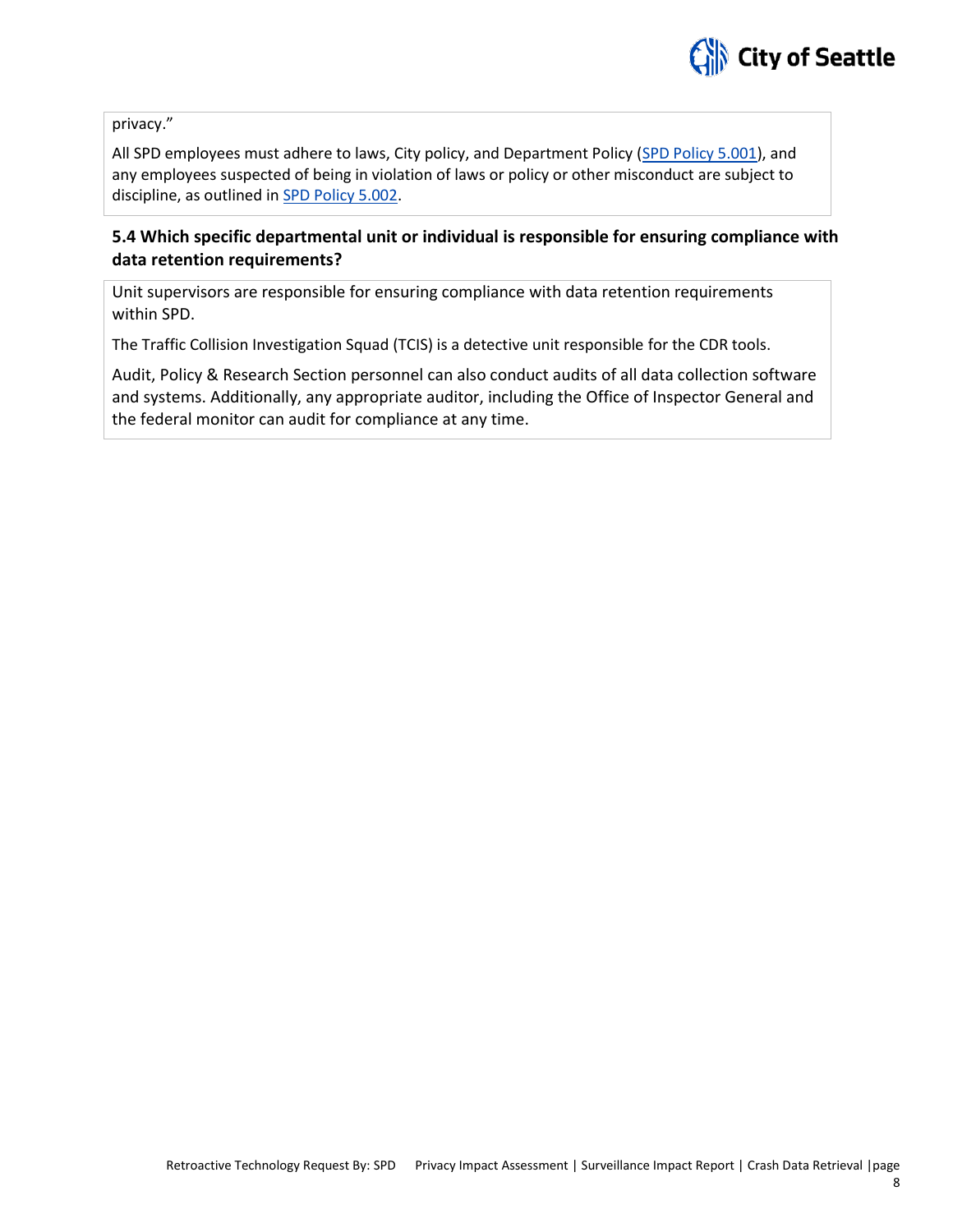

# **6.0 Data Sharing and Accuracy**

#### **6.1 Which entity or entities inside and external to the City will be data sharing partners?**

SPD has no data sharing partners for the CDR tools or reports. No person, outside of SPD, has direct access to the devices or software.

Data obtained from the system may be shared outside SPD with the other agencies, entities, or individuals within legal guidelines or as required by law.

Data may be shared with outside entities in connection with criminal prosecutions:

- Seattle City Attorney's Office
- King County Prosecuting Attorney's Office
- King County Department of Public Defense
- Private Defense Attorneys
- Seattle Municipal Court
- King County Superior Court
- Similar entities where prosecution is in Federal or other State jurisdictions

Data may be made available to requesters pursuant to the Washington Public Records Act, [Chapter](http://apps.leg.wa.gov/RCW/default.aspx?cite=42.56)  [42.56 RCW](http://apps.leg.wa.gov/RCW/default.aspx?cite=42.56) ("PRA"). SPD will apply applicable exemptions to the data before disclosing to a requester. Individuals have the right to inspect criminal history record information maintained by the department [\(RCW 10.97.030,](http://app.leg.wa.gov/rcw/default.aspx?cite=10.97.030) [SPD Policy 12.050\)](http://www.seattle.gov/police-manual/title-12---department-information-systems/12050---criminal-justice-information-systems). Individuals can access their own information by submitting a public disclosure request.

Pe[r SPD Policy 12.080,](http://www.seattle.gov/police-manual/title-12---department-information-systems/12080---department-records-access-inspection-and-dissemination) the Crime Records Unit is responsible for receiving, recording, and responding to requests "for General Offense Reports from other City departments and from other law enforcement agencies, as well as from insurance companies."

Discrete pieces of data collected by the CDR tools may be shared with other law enforcement agencies in wanted bulletins, and in connection with law enforcement investigations jointly conducted with those agencies, or in response to requests from law enforcement agencies investigating criminal activity as governed b[y SPD Policy 12.050](http://www.seattle.gov/police-manual/title-12---department-information-systems/12050---criminal-justice-information-systems) an[d 12.110.](http://www.seattle.gov/police-manual/title-12---department-information-systems/12110---use-of-department-e-mail-and-internet-systems) All requests for data from Federal Immigration and Customs Enforcement (ICE) authorities are referred to the Mayor's Office Legal Counsel in accordance with the Mayoral Directive, dated February 6, 2018.

SPD shares data with authorized researchers pursuant to properly execute research and confidentiality agreements as provide b[y SPD Policy 12.055.](http://www.seattle.gov/police-manual/title-12---department-information-systems/12055---criminal-justice-research) This sharing may include discrete pieces of data related to specific investigative files collected by the devices.

#### **6.2 Why is data sharing necessary?**

Data sharing is necessary for SPD to fulfill its mission of contributing to crime reduction by assisting in collecting evidence related to serious and/or violent criminal activity as part of investigation, and to comply with legal requirements.

#### **6.3 Are there any restrictions on non-City data use?**

Yes x No □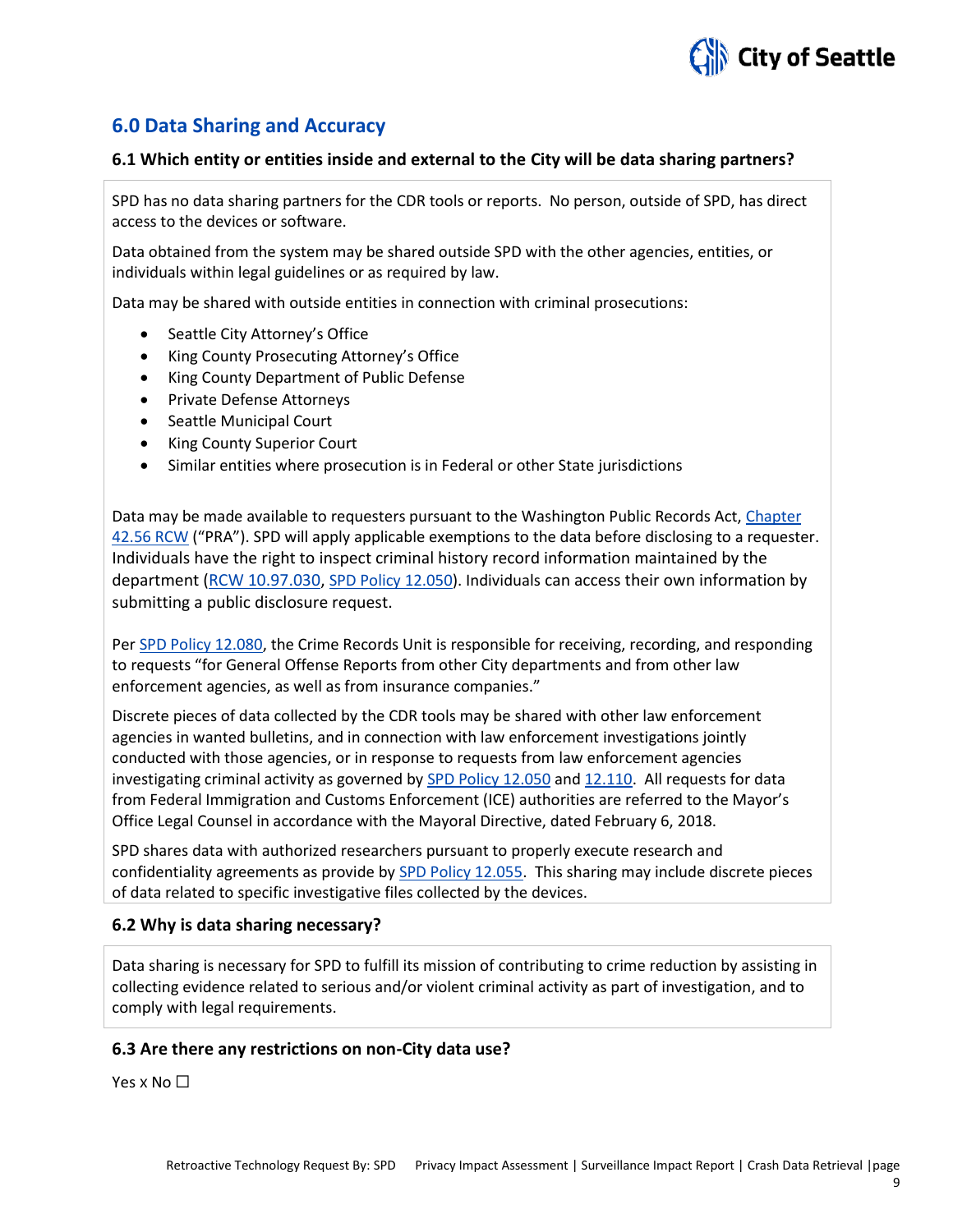

## **6.3.1 If you answered yes, provide a copy of the department's procedures and policies for ensuring compliance with these restrictions.**

Law enforcement agencies receiving criminal history information are subject to the requirements o[f 28 CFR Part 20,](https://www.ecfr.gov/cgi-bin/text-idx?tpl=/ecfrbrowse/Title28/28cfr20_main_02.tpl) regulating criminal justice information systems. In addition, Washington State law enforcement agencies are subject to the provisions of [WAC 446-20-](http://apps.leg.wa.gov/wac/default.aspx?cite=446-20-260) [260](http://apps.leg.wa.gov/wac/default.aspx?cite=446-20-260) (auditing and dissemination of criminal history record information systems), an[d RCW](http://app.leg.wa.gov/rcw/default.aspx?cite=10.97)  [Chapter 10.97](http://app.leg.wa.gov/rcw/default.aspx?cite=10.97) (Washington State Criminal Records Privacy Act).

Once disclosed in response to PRA request, there are no restrictions on non-City data use; however, applicable exemptions will be applied prior to disclosure to any requestor who is not authorized to receive exempt content.

# **6.4 How does the project/technology review and approve information sharing agreements, memorandums of understanding, new uses of the information, new access to the system by organizations within City of Seattle and outside agencies?**

Research agreements must meet the standards reflected in [SPD Policy 12.055.](http://www.seattle.gov/police-manual/title-12---department-information-systems/12055---criminal-justice-research) Law enforcement agencies receiving criminal history information are subject to the requirements o[f 28 CFR Part 20.](https://www.ecfr.gov/cgi-bin/text-idx?tpl=/ecfrbrowse/Title28/28cfr20_main_02.tpl) In addition, Washington State law enforcement agencies are subject to the provisions of [WAC 446-20-](http://apps.leg.wa.gov/wac/default.aspx?cite=446-20-260) [260,](http://apps.leg.wa.gov/wac/default.aspx?cite=446-20-260) and [RCW Chapter 10.97.](http://app.leg.wa.gov/rcw/default.aspx?cite=10.97)

Following Council approval of the SIR, SPD must seek Council approval for any material change to the purpose or manner in which CDR tools may be used.

# **6.5 Explain how the project/technology checks the accuracy of the information collected. If accuracy is not checked, please explain why.**

The CDR tools pull information from EDR units that were involved in collisions being investigated. The devices do not check for accuracy, as they create a report of what was recorded. They are not interpreting or otherwise, analyzing any data they collect.

# **6.6 Describe any procedures that allow individuals to access their information and correct inaccurate or erroneous information.**

Individuals may request records pursuant to the PRA, and individuals have the right to inspect criminal history record information maintained by the department [\(RCW 10.97.030,](http://app.leg.wa.gov/rcw/default.aspx?cite=10.97.030) [SPD Policy](http://www.seattle.gov/police-manual/title-12---department-information-systems/12050---criminal-justice-information-systems)  [12.050\)](http://www.seattle.gov/police-manual/title-12---department-information-systems/12050---criminal-justice-information-systems). Individuals can access their own information by submitting a public disclosure request.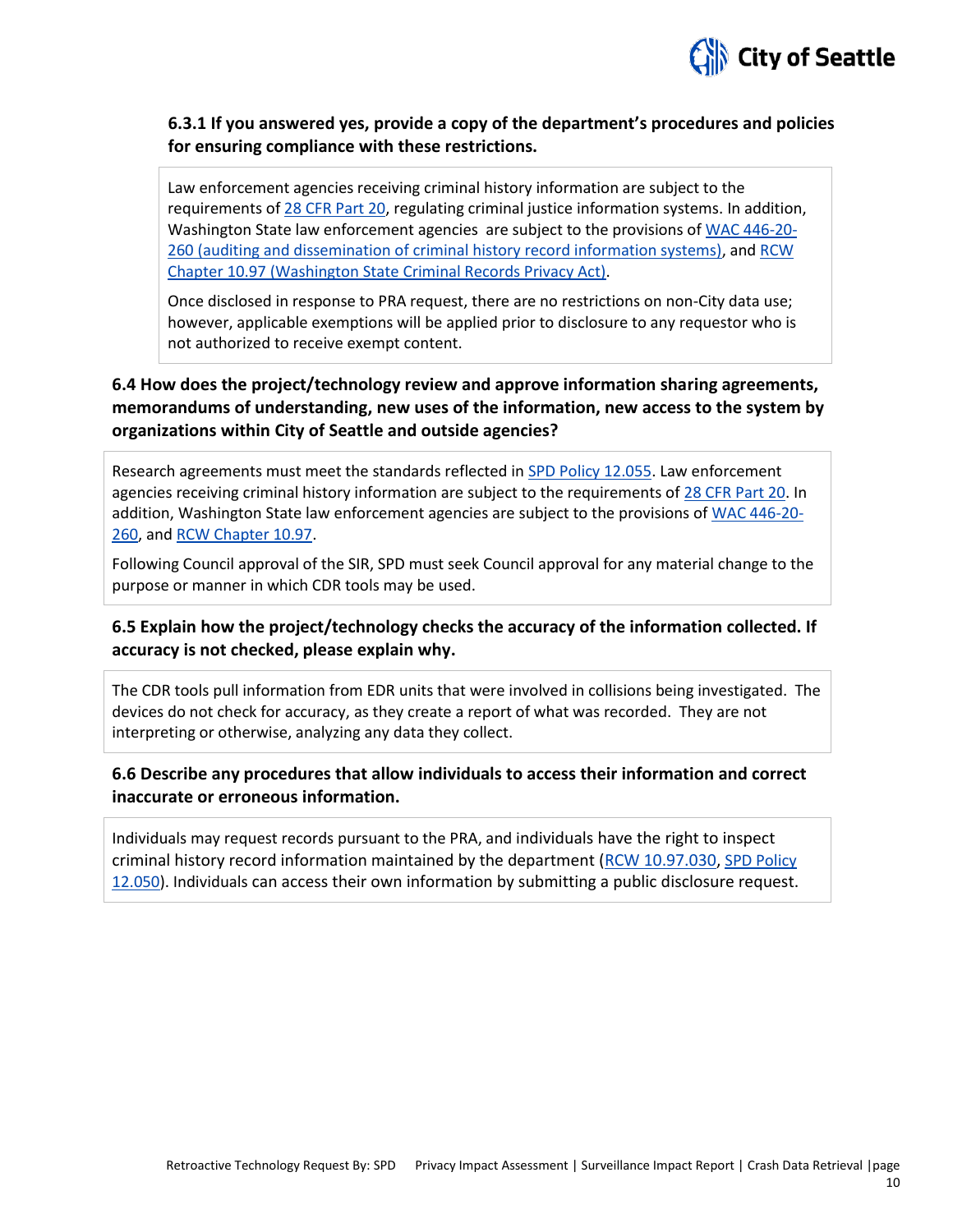

# **7.0 Legal Obligations, Risks and Compliance**

# **7.1 What specific legal authorities and/or agreements permit and define the collection of information by the project/technology?**

The scope of CDR tools usage authorization is outlined in consent and court-ordered warrants. SPD's use of CDR tools is governed at the state level by the [Washington Privacy Act.](http://app.leg.wa.gov/rcw/default.aspx?cite=9.73)

All use of CDR tools must also comply with SPD Policy 12.050 – Criminal Justice Information Systems and may only be used for legitimate criminal investigative purposes.

# **7.2 Describe what privacy training is provided to users either generally or specifically relevant to the project/technology.**

All authorized users of the CDR tools must be CJIS certified and must maintain Washington State ACCESS certification.

SPD Policy 12.050 mandates that all employees receive Security Awareness Training (Level 2), and all employees also receive City Privacy Training. All SPD employees must adhere to laws, City policy, and Department Policy (SPD Policy 5.001), many of which contain specific privacy requirements. Any employees suspected of being in violation of laws or policy or other misconduct are subject to discipline, as outlined in SPD Policy 5.002.

The CJIS training requirements can be found in the appendices of this document, as well as in question 3.3, above.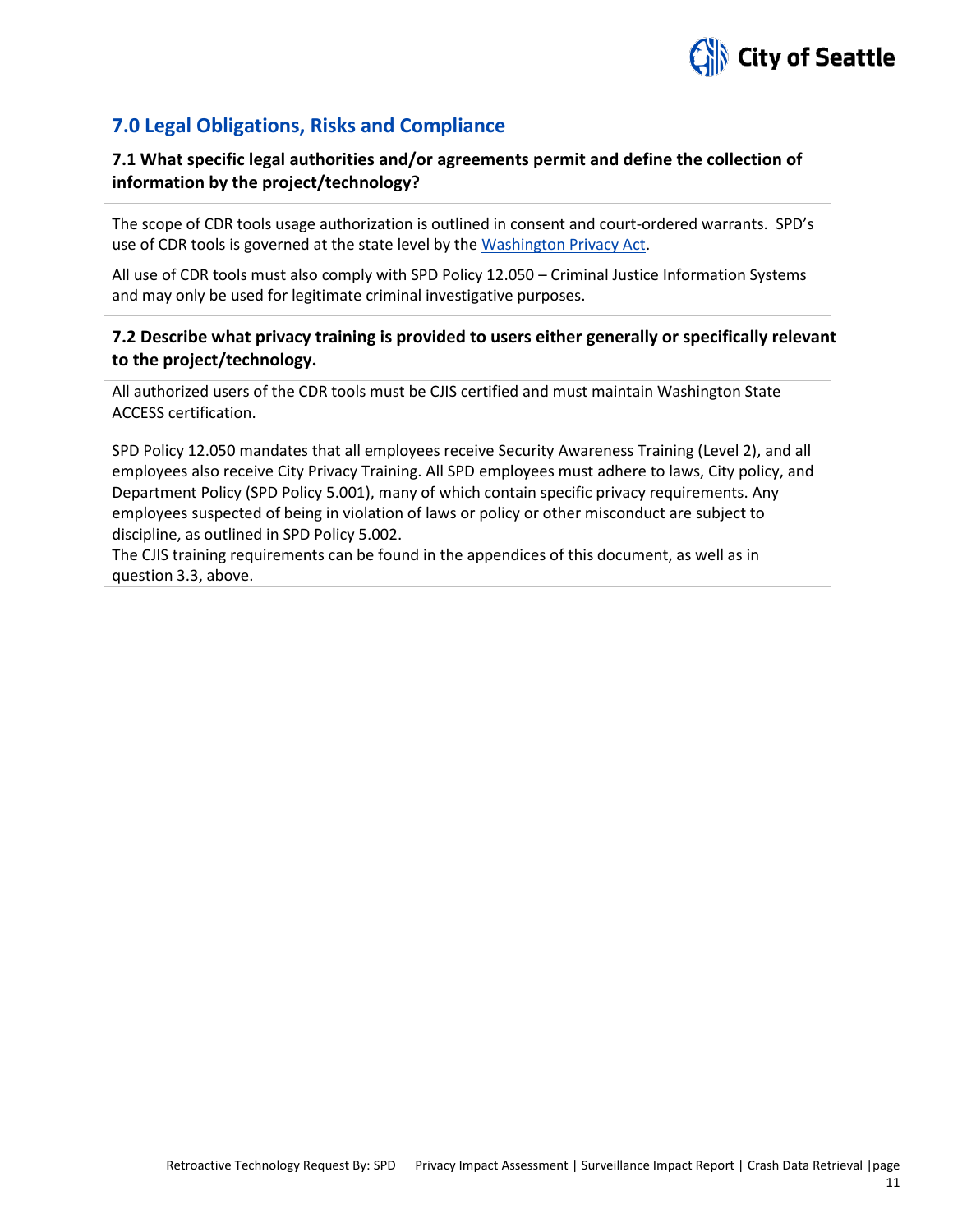

# **7.3 Given the specific data elements collected, describe the privacy risks identified and for each risk, explain how it was mitigated. Specific risks may be inherent in the sources or methods of collection, or the quality or quantity of information included.**

Per the Code of Federal Regulations, Title 49, Part 563, EDRs must record specific data points including impact severity (as measured in change in velocity), vehicle speed, steering input, accelerator pedal input, brake input, ignition cycle, seat belt status, and airbag deployment. Other information recorded by the EDR varies greatly from vehicle to vehicle. The greatest privacy risk associated with the collection of this information is that many vehicle drivers are unaware that their vehicles are recording this information. The use of the CDR tools is the only way that SPD recovers this information in the investigation of traffic collisions and does so only after legal standards of consent and/or court-issued warrant have been met.

# **7.4 Is there any aspect of the project/technology that might cause concern by giving the appearance to the public of privacy intrusion or misuse of personal information?**

No. SPD utilizes these tools during the investigation of a traffic collision and after legal standards of consent and/or court-issued warrant have been met.

# **8.0 Monitoring and Enforcement**

# **8.1 Describe how the project/technology maintains a record of any disclosures outside of the department.**

Pe[r SPD Policy](http://www.seattle.gov/police-manual/title-12---department-information-systems/12080---department-records-access-inspection-and-dissemination) 12.080, the Crime Records Unit is responsible to receive and record all requests "for General Offense Reports from other City departments and from other law enforcement agencies, as well as from insurance companies."

Any requests for public disclosure are logged by SPD's Public Disclosure Unit. Any action taken, and data released subsequently, is then tracked through the request log. Responses to Public Disclosure Requests, including responsive records provided to a requestor, are retained by SPD for two years after the request is completed.

# **8.2 What auditing measures are in place to safeguard the information, and policies that pertain to them, as well as who has access to the audit data? Explain whether the project/technology conducts self-audits, third party audits or reviews.**

All information obtained by the use of the CDR tools and software is uploaded into the Evidence.com evidence system. Audit, Policy & Research Section personnel can also conduct audits of all data collection software and systems. Additionally, any appropriate auditor, including the Office of Inspector General and the federal monitor can audit for compliance at any time.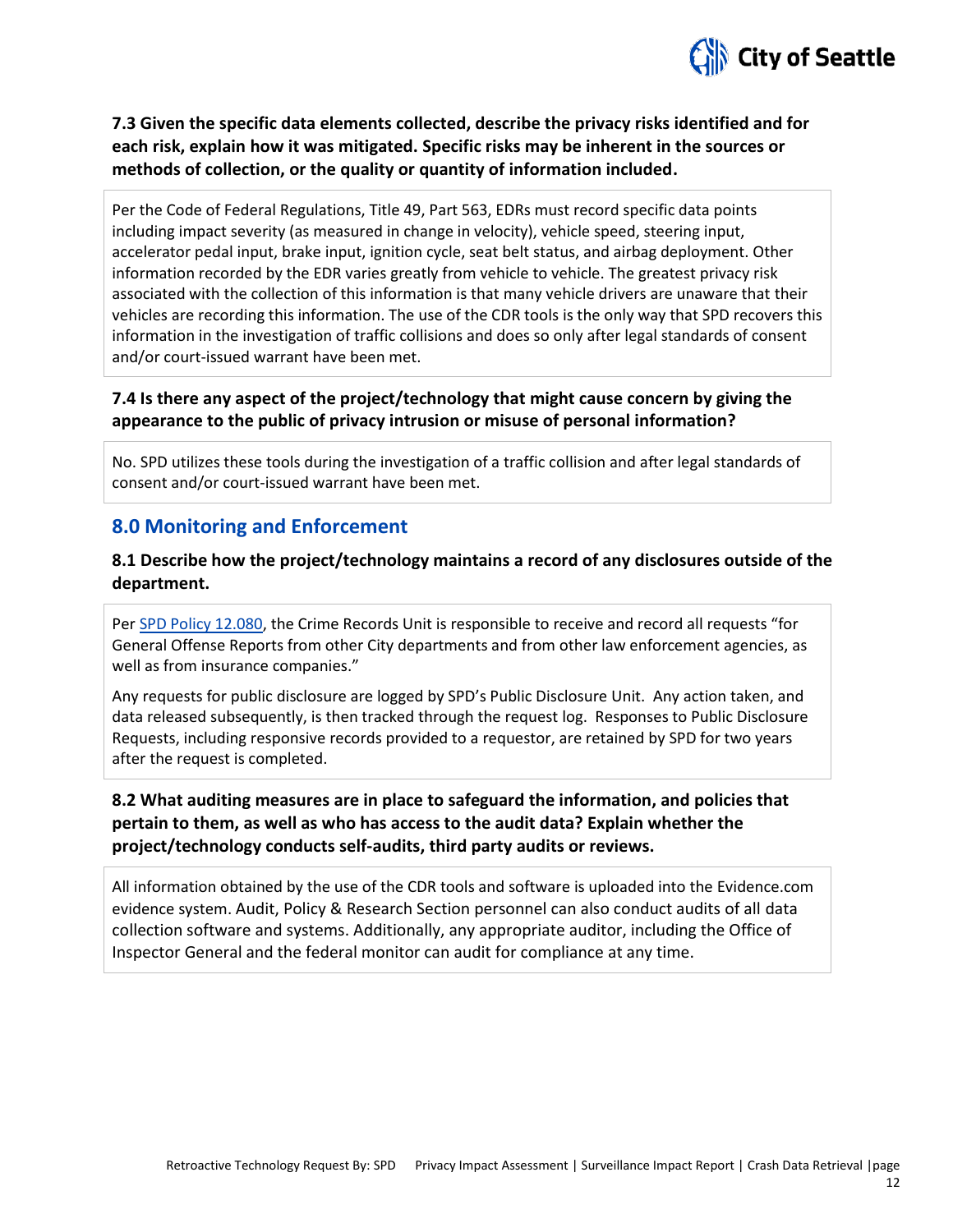

# **Financial Information**

# **Purpose**

This section provides a description of the fiscal impact of the surveillance technology, as required by the surveillance ordinance.

# **1.0 Fiscal Impact**

Provide a description of the fiscal impact of the project/technology by answering the questions below.

#### **1.1 Current or potential sources of funding: initial acquisition costs.**

Current  $\Box$  potential  $\Box$ 

| Date of initial<br>acquisition | Date of go<br>live | Direct initial<br>acquisition<br>cost | Professional<br>services for<br>acquisition | Other<br>acquisition<br>costs | Initial<br>acquisition<br>funding<br>source |
|--------------------------------|--------------------|---------------------------------------|---------------------------------------------|-------------------------------|---------------------------------------------|
| Annual- prior<br>to 2012       | Prior to 2012      | \$5200                                |                                             |                               |                                             |
| Notes:                         |                    |                                       |                                             |                               |                                             |
| N/A                            |                    |                                       |                                             |                               |                                             |

# **1.2 Current or potential sources of funding: on-going operating costs, including maintenance, licensing, personnel, legal/compliance use auditing, data retention and security costs.**

Current X potential  $\Box$ 

| Annual<br>maintenance and<br>licensing | Legal/compliance,<br>audit, data<br>retention and<br>other security<br>costs | Department<br>overhead | IT overhead | Annual funding<br>source                                 |
|----------------------------------------|------------------------------------------------------------------------------|------------------------|-------------|----------------------------------------------------------|
| \$1376.25                              |                                                                              |                        |             | SPD Budget-<br><b>Traffic Collision</b><br>Investigation |

Notes:

As vehicle models change and update, the cables and connectors necessary to connect the CDR to the vehicles changes. Updated cables and connectors range in price from \$275 to \$700 depending on vehicle. Yearly SPD spends between \$275 and \$900 on updated adapters.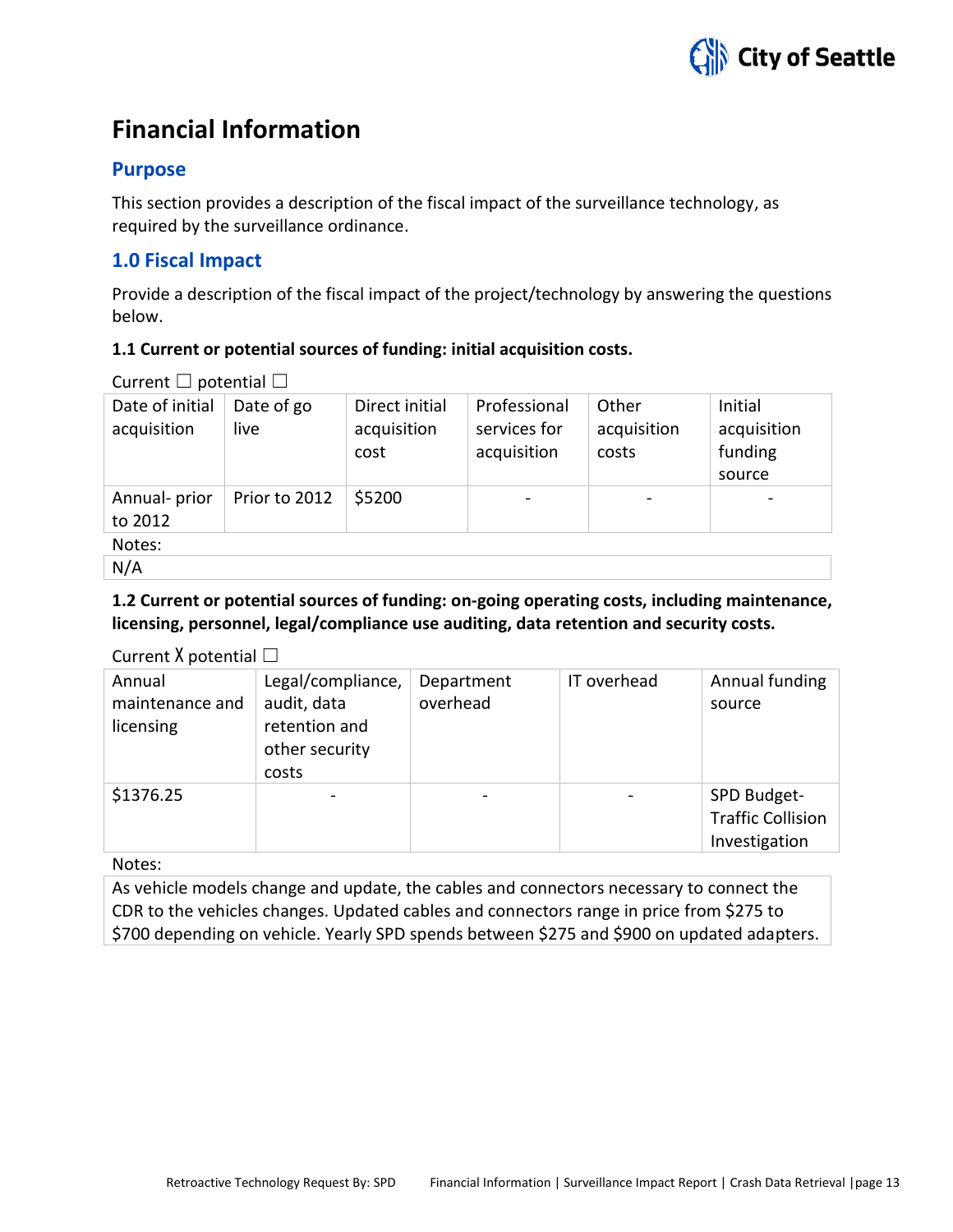

#### **1.3 Cost savings potential through use of the technology**

N/A. This is a requirement to investigate vehicle collisions.

# **1.4 Current or potential sources of funding including subsidies or free products offered by vendors or governmental entities**

N/A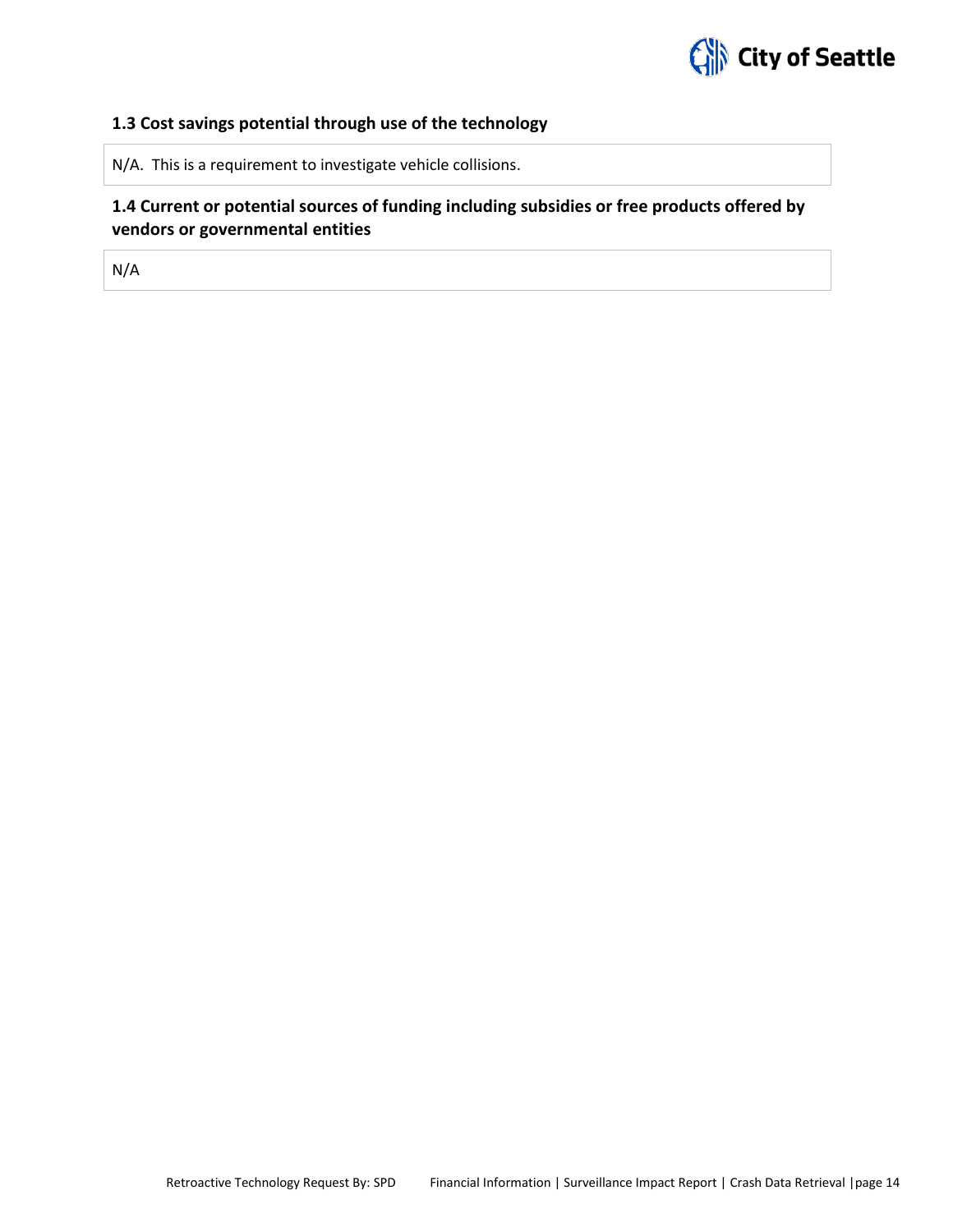

# **Expertise and References**

# **Purpose**

The following information is provided to ensure that Council has a group of experts to reference while reviewing the completed surveillance impact report ("SIR"). Any individuals or agencies referenced must be made aware ahead of publication that their information has been included. All materials must be available for Council to access or review, without requiring additional purchase or contract.

# **1.0 Other Government References**

Please list any other government bodies that have implemented this technology and can speak to the implementation of this technology.

| Agency, municipality, etc.                        | Primary contact | Description of current use |
|---------------------------------------------------|-----------------|----------------------------|
| National Highway Traffic Safety<br>Administration | N/A             | N/A                        |
| Arizona Department of<br>Transportation           | N/A             | N/A                        |

# **2.0 Academics, Consultants, and Other Experts**

Please list any experts in the technology under consideration, or in the technical completion of the service or function the technology is responsible for.

| Agency, municipality, etc. | Primary contact | Description of current use |
|----------------------------|-----------------|----------------------------|
| N/A                        | N/A             | N/A                        |

# **3.0 White Papers or Other Documents**

Please list any authoritative publication, report or guide that is relevant to the use of this technology or this type of technology.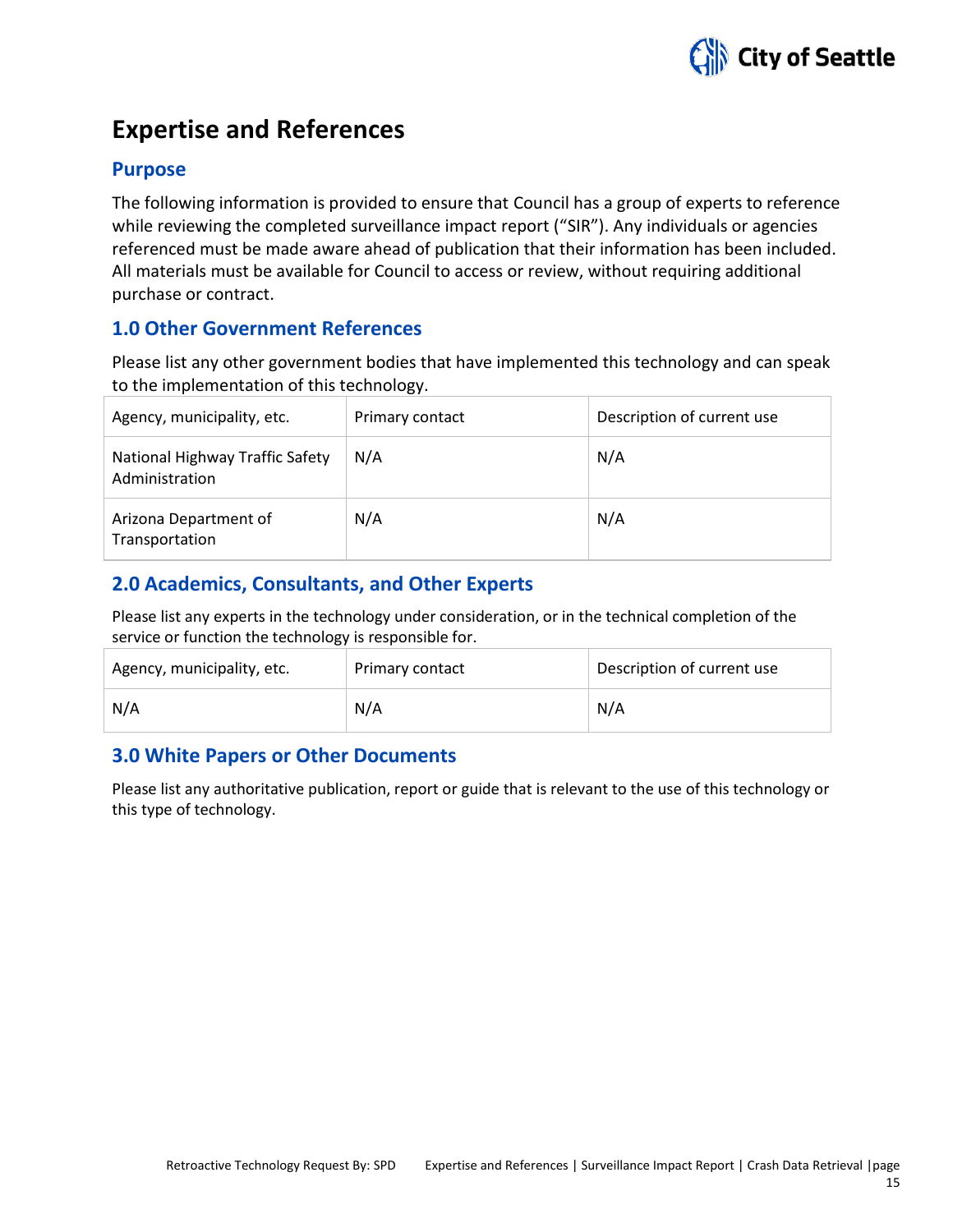

| Title                                                                                                                               | Publication                                                                                                                                                           | Link                                                                              |
|-------------------------------------------------------------------------------------------------------------------------------------|-----------------------------------------------------------------------------------------------------------------------------------------------------------------------|-----------------------------------------------------------------------------------|
| Enhancing<br>Connecticut's<br>Crash Data<br>Collection for<br>Serious Injury and<br><b>Fatal Motor</b><br><b>Vehicle Collisions</b> | Connecticut<br>Department of<br>Transportation<br><b>Bureau of Policy</b><br>and Planning<br>Roadway<br>Information<br><b>Systems Unit</b><br><b>Research Section</b> | https://portal.ct.gov/-<br>/media/DOT/documents/dresearch/CT2302F181pdf.pdf?la=en |
| The Bosch CDR<br>Tool, Key<br>Applications for<br>Insurance and<br>Law Enforcement<br>Crash<br>Investigators                        | Crash Data Group                                                                                                                                                      | https://crashdatagroup.com/pages/cdr-white-paper-<br>download-form                |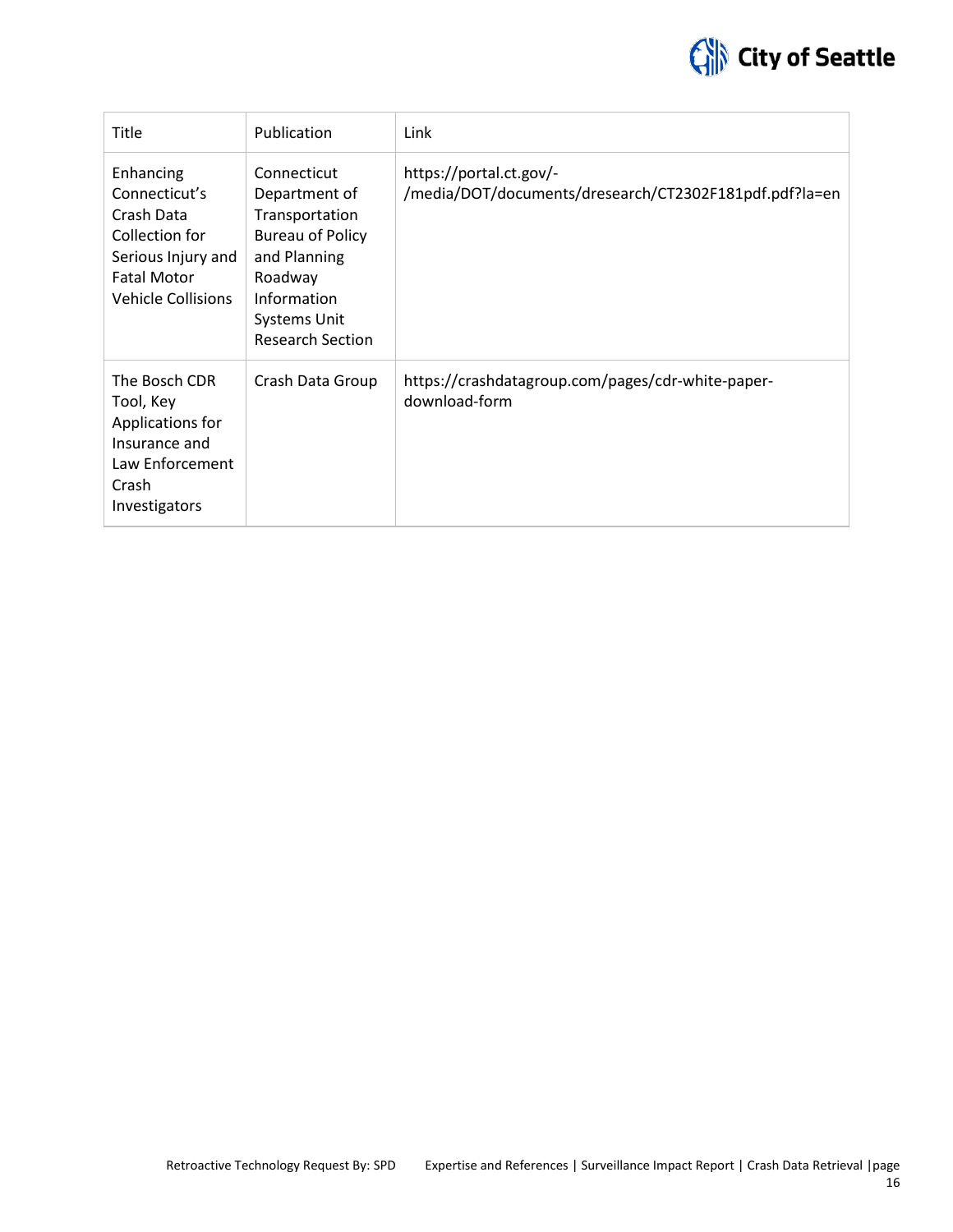

# **Racial Equity Toolkit ("RET") and engagement for public comment worksheet**

# **Purpose**

Departments submitting a SIR are required to complete an adapted version of the Racial Equity Toolkit ("RET") in order to:

- Provide a framework for the mindful completion of the SIR in a way that is sensitive to the historic exclusion of vulnerable and historically underrepresented communities. Particularly, to inform the public engagement efforts departments will complete as part of the surveillance impact report.
- Highlight and mitigate any impacts on racial equity from the adoption and the use of the technology.
- Highlight and mitigate any disparate impacts on individuals or vulnerable communities.
- Fulfill the public engagement requirements of the surveillance impact report.

# **Adaptation of the RET for Surveillance Impact Reports**

The RET was adapted for the specific use by the Seattle Information Technology Departments' ("Seattle IT") Privacy Team, the Office of Civil Rights ("OCR"), and Change Team members from Seattle IT, Seattle City Light, Seattle Fire Department, Seattle Police Department, and Seattle Department of Transportation.

# **Racial Equity Toolkit Overview**

The vision of the Seattle Race and Social Justice Initiative ("RSJI") is to eliminate racial inequity in the community. To do this requires ending individual racism, institutional racism and structural racism. The RET lays out a process and a set of questions to guide the development, implementation and evaluation of policies, initiatives, programs, and budget issues to address the impacts on racial equity.

# **1.0 Set Outcomes**

# **1.1. Seattle City Council has defined the following inclusion criteria in the surveillance ordinance, and they serve as important touchstones for the risks departments are being asked to resolve and/or mitigate. Which of the following inclusion criteria apply to this technology?**

 $\Box$  The technology disparately impacts disadvantaged groups.

 $\square$  There is a high likelihood that personally identifiable information will be shared with non-City entities that will use the data for a purpose other than providing the City with a contractually agreed-upon service.

 $\Box$  The technology collects data that is personally identifiable even if obscured, de-identified, or anonymized after collection.

X The technology raises reasonable concerns about impacts to civil liberty, freedom of speech or association, racial equity, or social justice.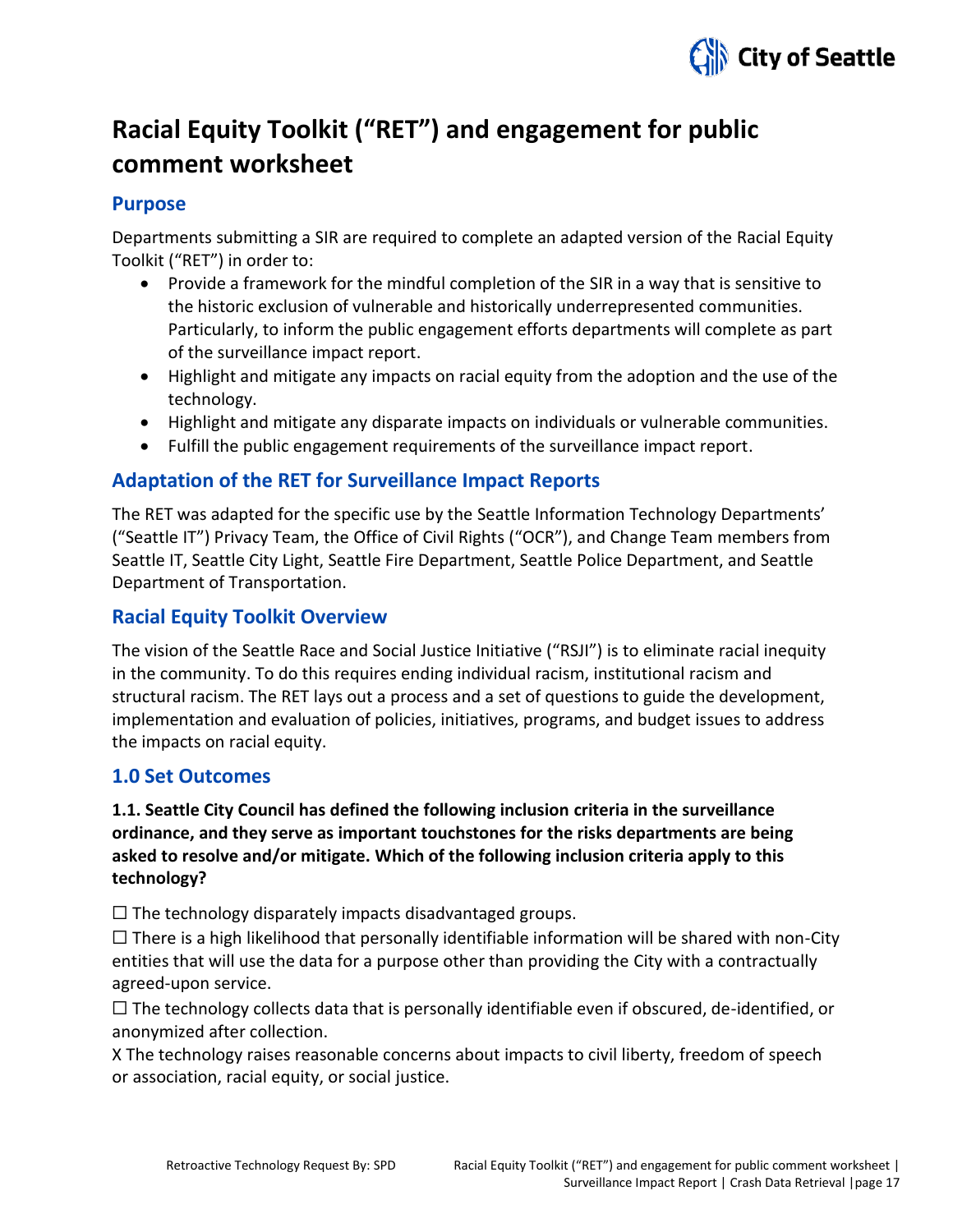

# **1.2 What are the potential impacts on civil liberties through the implementation of this technology? How is the department mitigating these risks?**

Some personally identifiable information (PII) gathered during criminal investigations could be used to identify information about members of the public, such as location information, though most EDR data does not contain this type of information. SPD mitigates these risks by retaining as evidence only EDR information within the framework established by the consent document and/or warrant obtained for each use of the technology.

# **1.3 What are the risks for racial or ethnicity-based bias through each use or deployment of this technology? How is the department mitigating these risks?**

Include a description of any issues that may arise such as algorithmic bias or the possibility for ethnic bias to emerge in people and/or system decision-making.

The mission of the Seattle Police Department is to prevent crime, enforce the law, and support quality public safety by delivering respectful, professional, and dependable police services. To mitigate the risks for racial or ethnicity-based bias in the use of these devices occurs only with consent and/or court-ordered warrant.

# **1.4 Where in the City is the technology used or deployed?**

|  |  | X All Seattle neighborhoods |  |  |  |
|--|--|-----------------------------|--|--|--|
|--|--|-----------------------------|--|--|--|

|  | Ballard |
|--|---------|
|--|---------|

- □ Belltown
- $\Box$  Beacon Hill
- $\Box$  Capitol Hill
- ☐ Central District
- $\Box$  Columbia City
- $\Box$  Delridge
- $\Box$  First Hill
- ☐ Georgetown
- $\Box$  Greenwood / Phinney
- $\Box$  International District
- $\Box$  Interbay
- ☐ North
- ☐ Northeast

☐ Northwest

- ☐ Madison Park / Madison Valley
- $\Box$  Magnolia
- ☐ Rainier Beach
- ☐ Ravenna / Laurelhurst
- □ South Lake Union / Eastlake
- □ Southeast
- □ Southwest
- $\Box$  South Park
- $\Box$  Wallingford / Fremont
- ☐ West Seattle
- $\Box$  King county (outside Seattle)
- $\Box$  Outside King County.

If possible, please include any maps or visualizations of historical deployments / use.

If possible, please include any maps or visualizations of historical deployments / use here.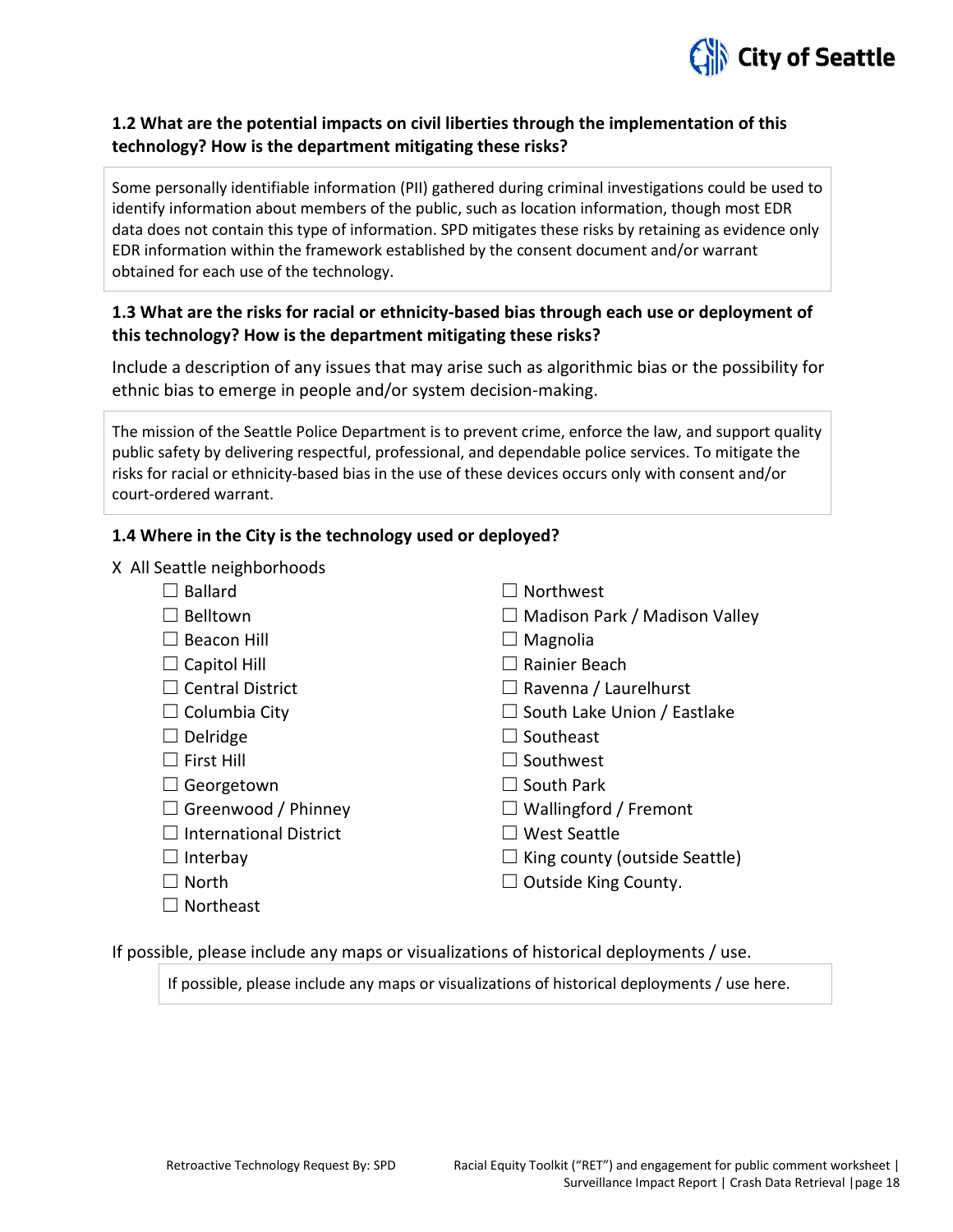

# **1.4.1 What are the racial demographics of those living in this area or impacted by these issues?**

City of Seattle demographics: White - 69.5%; Black or African American - 7.9%; Amer. Indian & Alaska Native - 0.8%; Asian - 13.8%; Native Hawaiian & Pacific Islander - 0.4; Other race - 2.4%; Two or more races - 5.1%; Hispanic or Latino ethnicity (of any race): 6.6%; Persons of color: 33.7%.

King County demographics: White – 70.1%; Black or African American – 6.7%; American Indian & Alaskan Native – 1.1%; Asian, Native Hawaiian, Pacific Islander – 17.2%; Hispanic or Latino (of any race)  $-9.4%$ 

# **1.4.2 How does the Department to ensure diverse neighborhoods, communities, or individuals are not specifically targeted through the use or deployment of this technology?**

CDR tools are used exclusively during the investigation traffic collisions and only with consent and/or court-ordered warrant. There is no distinction in the levels of service SPD provides to the various and diverse neighborhoods, communities, or individuals within the city.

All use of these tools must also comply with SPD Policy 12.050 – Criminal Justice Information Systems and may only be used for legitimate criminal investigative purposes.

# **1.5 How do decisions around data sharing have the potential for disparate impact on historically targeted communities? What is the department doing to mitigate those risks?**

The Aspen Institute on Community Change defines *structural racism* as "…public policies, institutional practices, cultural representations and other norms [which] work in various, often reinforcing ways to perpetuate racial group inequity."1 Data sharing has the potential to be a contributing factor to structural racism and thus creating a disparate impact on historically targeted communities. Data sharing is frequently necessary during the course of a criminal investigation to follow up on leads and gather information on suspects from outside law enforcement agencies. Cooperation between law enforcement agencies is an essential part of the investigative process.

In an effort to mitigate the possibility of disparate impact on historically targeted communities, SPD has established policies regarding the dissemination of data in connection with criminal prosecutions, Washington Public Records Act (Chapter 42.56 RCW), and other authorized researchers.

Further, SPD Policy 5.140 forbids bias-based policing and outlines processes for reporting and documenting any suspected bias-based behavior, as well as accountability measures.

# **1.6 How do decisions around data storage and retention have the potential for disparate impact on historically targeted communities? What is the department doing to mitigate those risks?**

Like decisions around data sharing, data storage and retention have similar potential for disparate impact on historically targeted communities. The information obtained by the CDR tools is related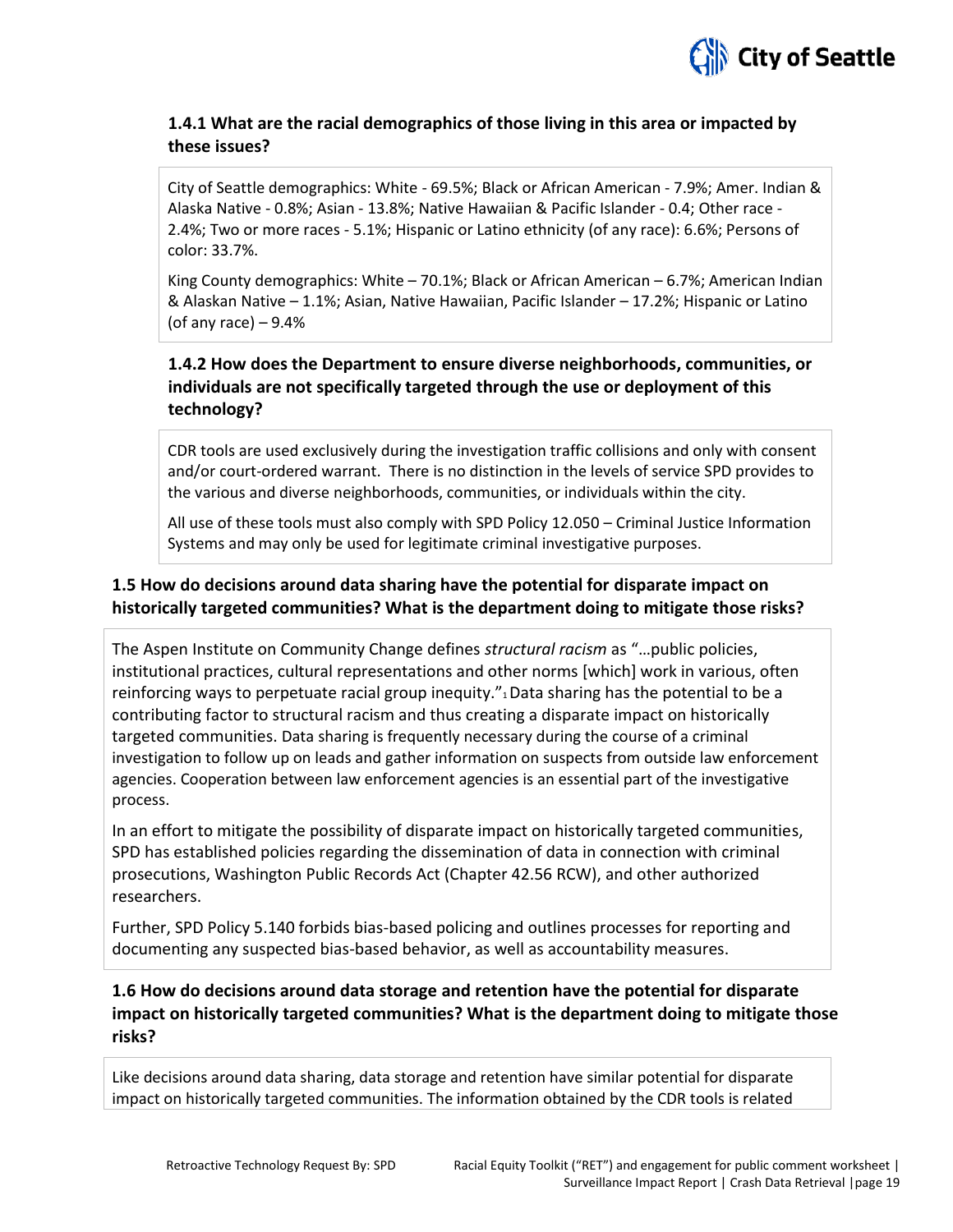

only to collision investigations and its users are subject to SPD's existing policies prohibiting biasbased policing. Further, SPD Policy 5.140 forbids bias-based policing and outlines processes for reporting and documenting any suspected bias-based behavior, as well as accountability measures.

# **1.7 What are potential unintended consequences (both negative and positive potential impact)? What proactive steps can you / have you taken to ensure these consequences do not occur.**

The most important unintended possible consequence related to the continued utilization of the CDR tools is the possibility that the civil rights of individuals may be compromised by unlawful surveillance. SPD mitigates this risk by requiring consent and/or a court-ordered warrant, prior to the utilization of these technologies.

# **2.0 Public Outreach**

#### **2.1 Organizations who received a personal invitation to participate.**

Please include a list of all organizations specifically invited to provide feedback on this technology.

|  | __ |
|--|----|
|  |    |

#### **2.1 Scheduled public meeting(s).**

Meeting notes, sign-in sheets, all comments received, and questions from the public will be included in Appendix B, C, D, E, F, G, H and I. Comment analysis will be summarized in section 3.0 Public Comment Analysis.

| Location                  |  |
|---------------------------|--|
| <b>Time</b>               |  |
| <b>Capacity</b>           |  |
| <b>Link to URL Invite</b> |  |

#### **2.2 Scheduled focus Group Meeting(s)**

Meeting 1

| <b>Community</b><br>Engaged |  |
|-----------------------------|--|
| Date                        |  |

Meeting 2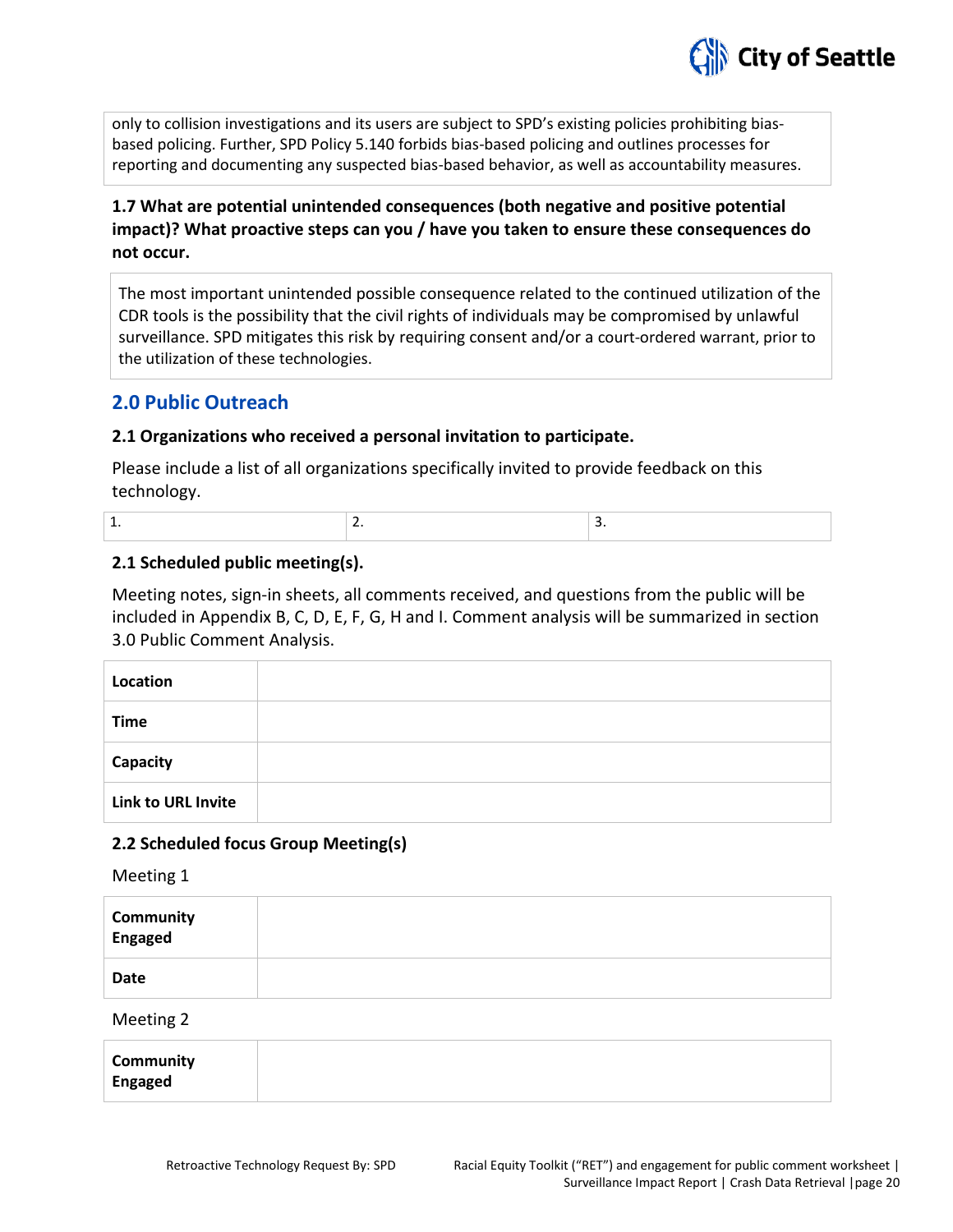

| <b>Community</b><br>Engaged |  |
|-----------------------------|--|
| Date                        |  |

# **3.0 Public Comment Analysis**

This section will be completed after the public comment period has been completed on [DATE] by Privacy Office staff.

#### **3.1 Summary of Response Volume**

Dashboard of respondent demographics.

#### **3.2 Question One: What concerns, if any, do you have about the use of this technology?**

Dashboard of respondent demographics.

#### **3.3 Question Two: What value, if any, do you see in the use of this technology?**

Dashboard of respondent demographics.

# **3.4 Question Three: What would you want City leadership to consider when making a decision about the use of this technology?**

Dashboard of respondent demographics.

#### **3.5 Question Four: General response to the technology.**

Dashboard of respondent demographics.

#### **3.5 General Surveillance Comments**

These are comments received that are not particular to any technology currently under review.

Dashboard of respondent demographics.

# **4.0 Response to Public Comments**

This section will be completed after the public comment period has been completed on [DATE].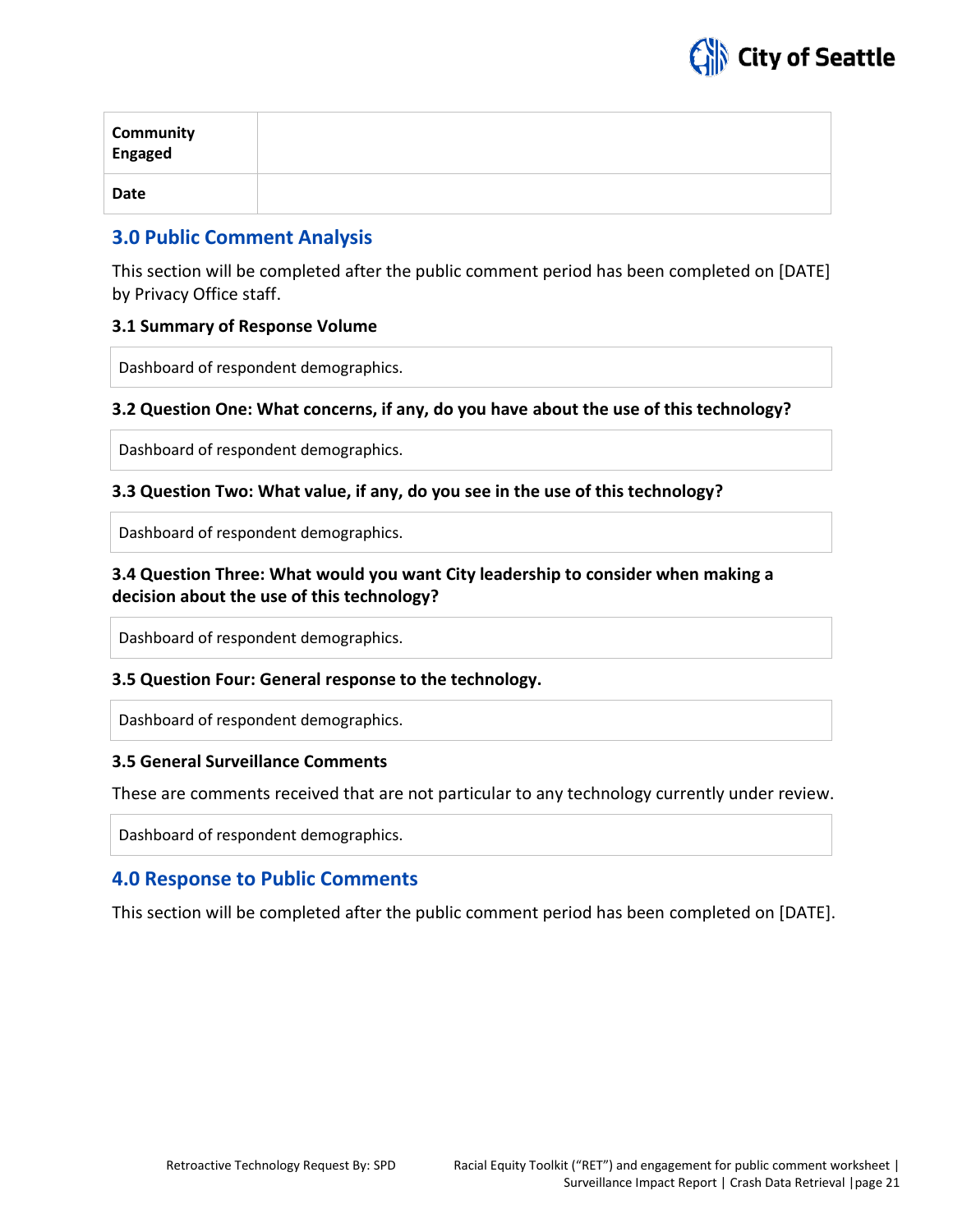

#### **4.1 How will you address the concerns that have been identified by the public?**

What program, policy and partnership strategies will you implement? What strategies address immediate impacts? Long-term impacts? What strategies address root causes of inequity listed above? How will you partner with stakeholders for long-term positive change?

# **5.0 Equity Annual Reporting**

#### **5.1 What metrics for this technology be reported to the CTO for the annual equity assessments?**

Respond here.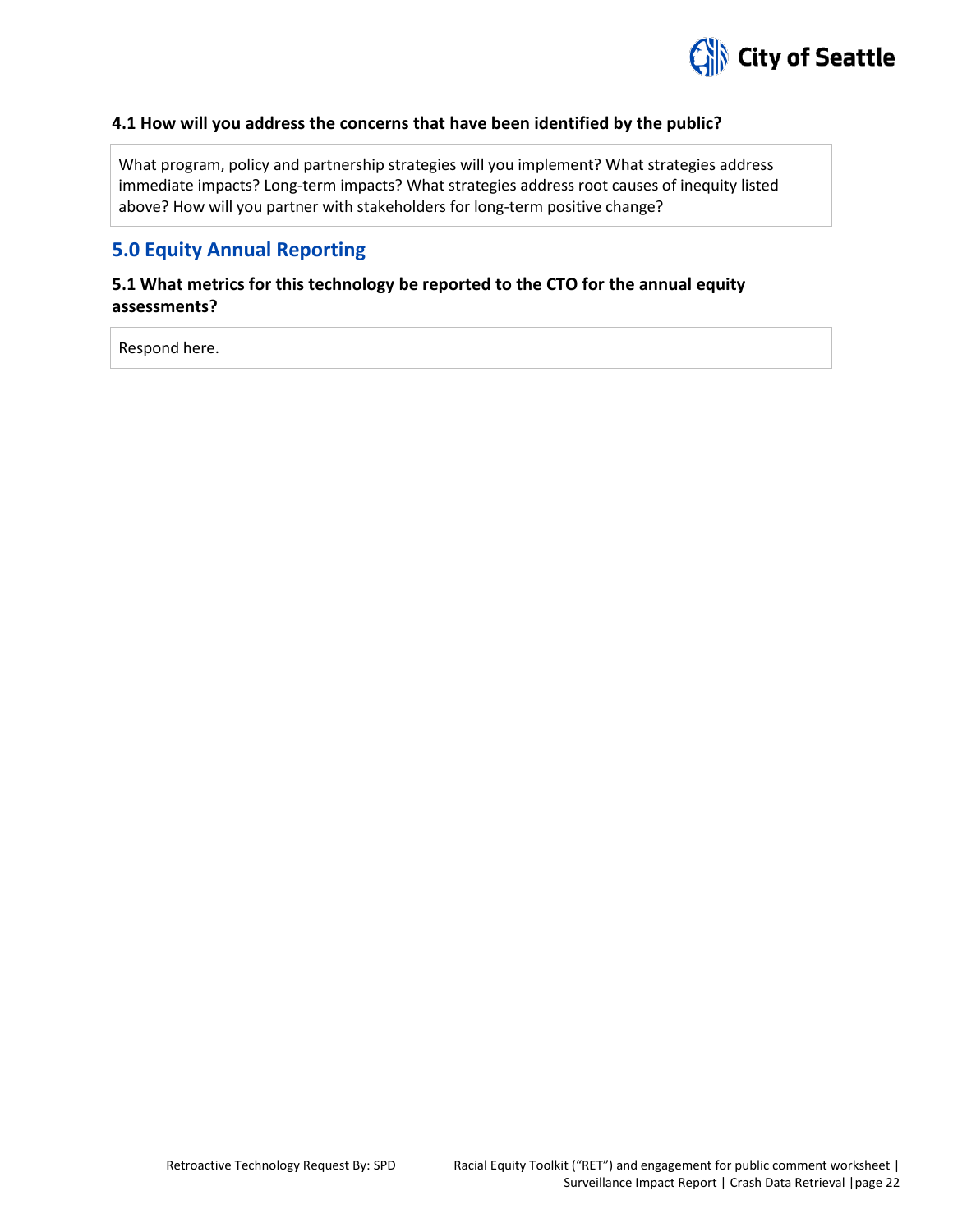

# **Privacy and Civil Liberties Assessment**

# **Purpose**

This section shall be completed after public engagement has concluded and the department has completed the racial equity toolkit section above. The privacy and civil liberties assessment is completed by the community surveillance working group ("working group"), per the surveillance ordinance which states that the working group shall:

"Provide to the executive and the City Council a privacy and civil liberties impact assessment for each SIR that must be included with any departmental request for surveillance technology acquisition or in-use approval. The impact assessment shall include a description of the potential impact of the surveillance technology on civil rights and liberties and potential disparate impacts on communities of color and other marginalized communities. The CTO shall share with the working group a copy of the SIR that shall also be posted during the period of public engagement. At the conclusion of the public engagement period, the CTO shall share the final proposed SIR with the working group at least six weeks prior to submittal of the SIR to Council for approval. The working group shall provide its impact assessment in writing to the executive and the City Council for inclusion in the SIR within six weeks of receiving the final proposed SIR. If the working group does not provide the impact assessment before such time, the working group must ask for a two-week extension of time to City Council in writing. If the working group fails to submit an impact statement within eight weeks of receiving the SIR, the department and City Council may proceed with ordinance approval without the impact statement."

# **Working Group Privacy and Civil Liberties Assessment**

Respond here.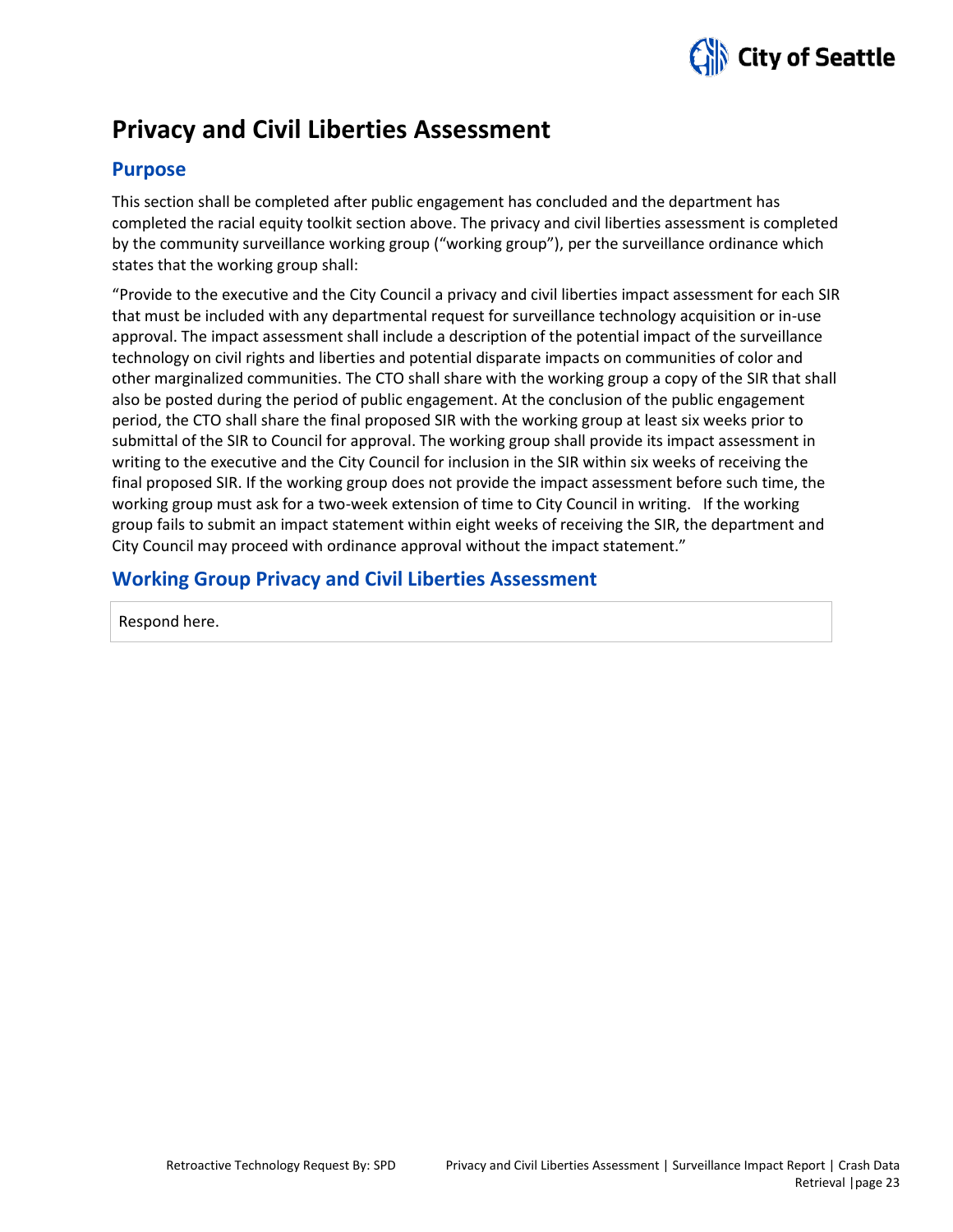

# **Submitting Department Response**

# **Description**

Provide the high-level description of the technology, including whether software or hardware, who uses it and where/when.

# **Purpose**

State the reasons for the use cases for this technology; how it helps meet the departmental mission; benefits to personnel and the public; under what ordinance or law it is used/mandated or required; risks to mission or public if this technology were not available.

# **Benefits to the Public**

Provide technology benefit information, including those that affect departmental personnel, members of the public and the City in general.

# **Privacy and Civil Liberties Considerations**

Provide an overview of the privacy and civil liberties concerns that have been raised over the use or potential mis-use of the technology; include real and perceived concerns.

# **Summary**

Provide summary of reasons for technology use; benefits; and privacy considerations and how we are incorporating those concerns into our operational plans.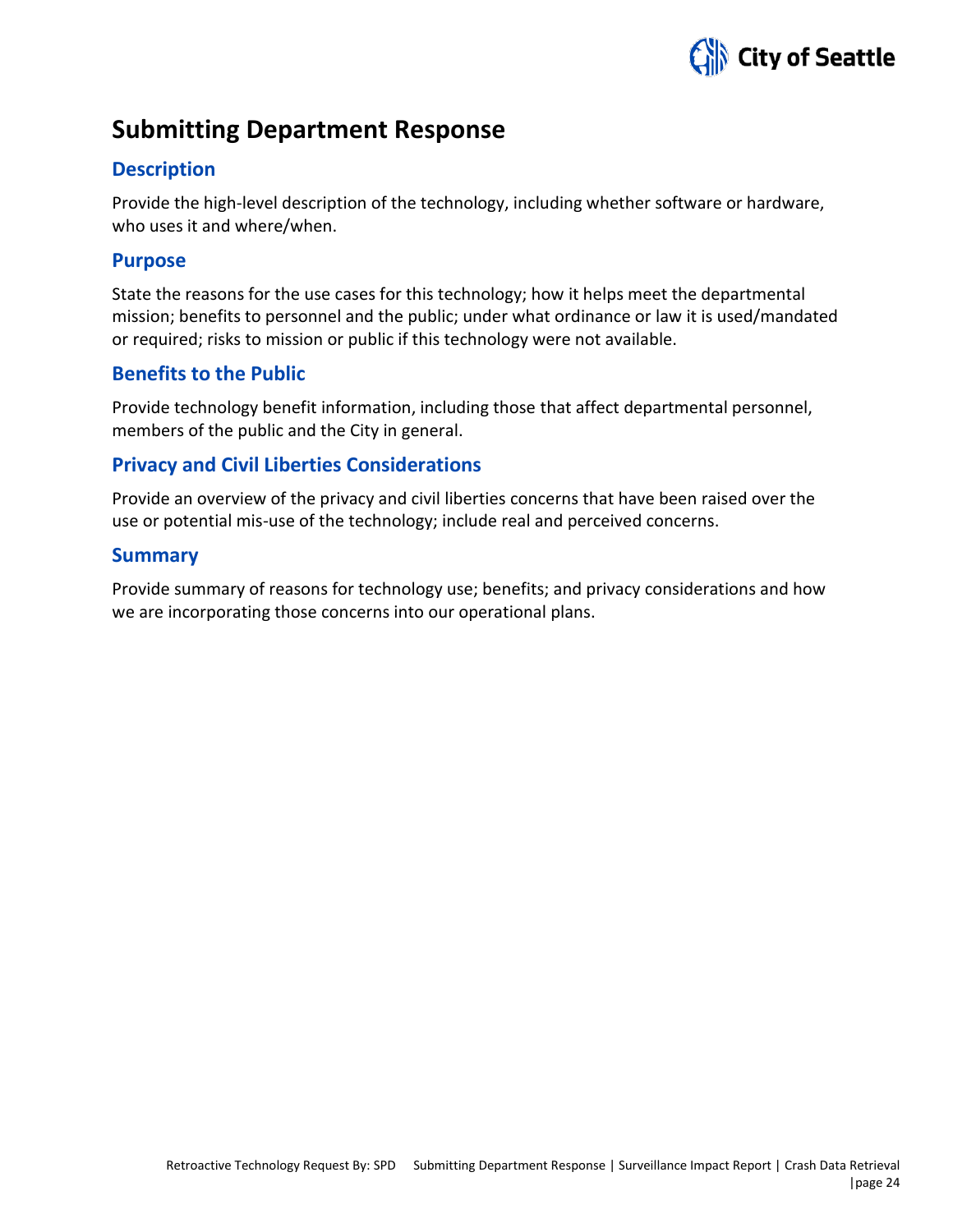

# **Appendix A: Glossary**

**Accountable:** (taken from the racial equity toolkit.) Responsive to the needs and concerns of those most impacted by the issues you are working on, particularly to communities of color and those historically underrepresented in the civic process.

**Community outcomes:** (taken from the racial equity toolkit.) The specific result you are seeking to achieve that advances racial equity.

**Contracting equity:** (taken from the racial equity toolkit.) Efforts to achieve equitable racial outcomes in the way the City spends resources, including goods and services, consultants and contracting.

**DON:** "department of neighborhoods."

**Immigrant and refugee access to services:** (taken from the racial equity toolkit.) Government services and resources are easily available and understandable to all Seattle residents, including non-native English speakers. Full and active participation of immigrant and refugee communities exists in Seattle's civic, economic and cultural life.

**Inclusive outreach and public engagement:** (taken from the racial equity toolkit.) Processes inclusive of people of diverse races, cultures, gender identities, sexual orientations and socio-economic status. Access to information, resources and civic processes so community members can effectively engage in the design and delivery of public services.

**Individual racism:** (taken from the racial equity toolkit.) Pre-judgment, bias, stereotypes about an individual or group based on race. The impacts of racism on individuals including white people internalizing privilege, and people of color internalizing oppression.

**Institutional racism:** (taken from the racial equity toolkit.) Organizational programs, policies or procedures that work to the benefit of white people and to the detriment of people of color, usually unintentionally or inadvertently.

**OCR**: "Office of Civil Rights."

**Opportunity areas:** (taken from the racial equity toolkit.) One of seven issue areas the City of Seattle is working on in partnership with the community to eliminate racial disparities and create racial equity. They include: education, health, community development, criminal justice, jobs, housing, and the environment.

**Racial equity:** (taken from the racial equity toolkit.) When social, economic and political opportunities are not predicted based upon a person's race.

**Racial inequity:** (taken from the racial equity toolkit.) When a person's race can predict their social, economic, and political opportunities and outcomes.

**RET**: "racial equity toolkit"

**Seattle neighborhoods**: (taken from the racial equity toolkit neighborhood.) Boundaries defined for the purpose of understanding geographic areas in Seattle.

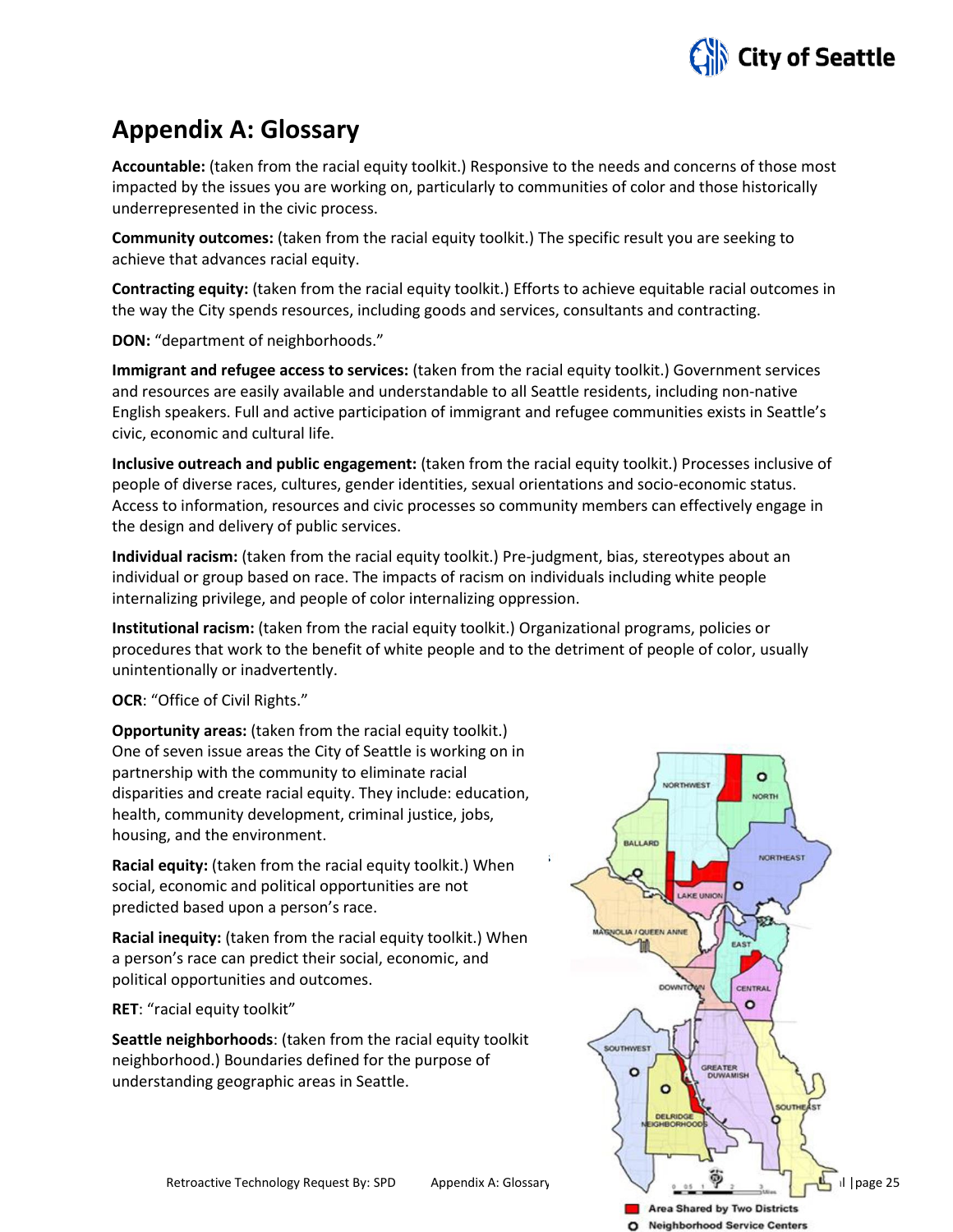

**Stakeholders:** (taken from the racial equity toolkit.) Those impacted by proposed policy, program, or budget issue who have potential concerns or issue expertise. Examples might include: specific racial/ethnic groups, other institutions like Seattle housing authority, schools, community-based organizations, change teams, City employees, unions, etc.

**Structural racism:** (taken from the racial equity toolkit.) The interplay of policies, practices and programs of multiple institutions which leads to adverse outcomes and conditions for communities of color compared to white communities that occurs within the context of racialized historical and cultural conditions.

**Surveillance ordinance**: Seattle City Council passed ordinanc[e 125376,](http://seattle.legistar.com/LegislationDetail.aspx?ID=2981172&GUID=0B2FEFC0-822F-4907-9409-E318537E5330&Options=Advanced&Search=) also referred to as the "surveillance ordinance."

**SIR**: "surveillance impact report", a document which captures the fulfillment of the Council-defined surveillance technology review process, as required by ordinanc[e 125376.](http://seattle.legistar.com/LegislationDetail.aspx?ID=2981172&GUID=0B2FEFC0-822F-4907-9409-E318537E5330&Options=Advanced&Search=)

**Workforce equity:** (taken from the racial equity toolkit.) Ensure the City's workforce diversity reflects the diversity of Seattle.